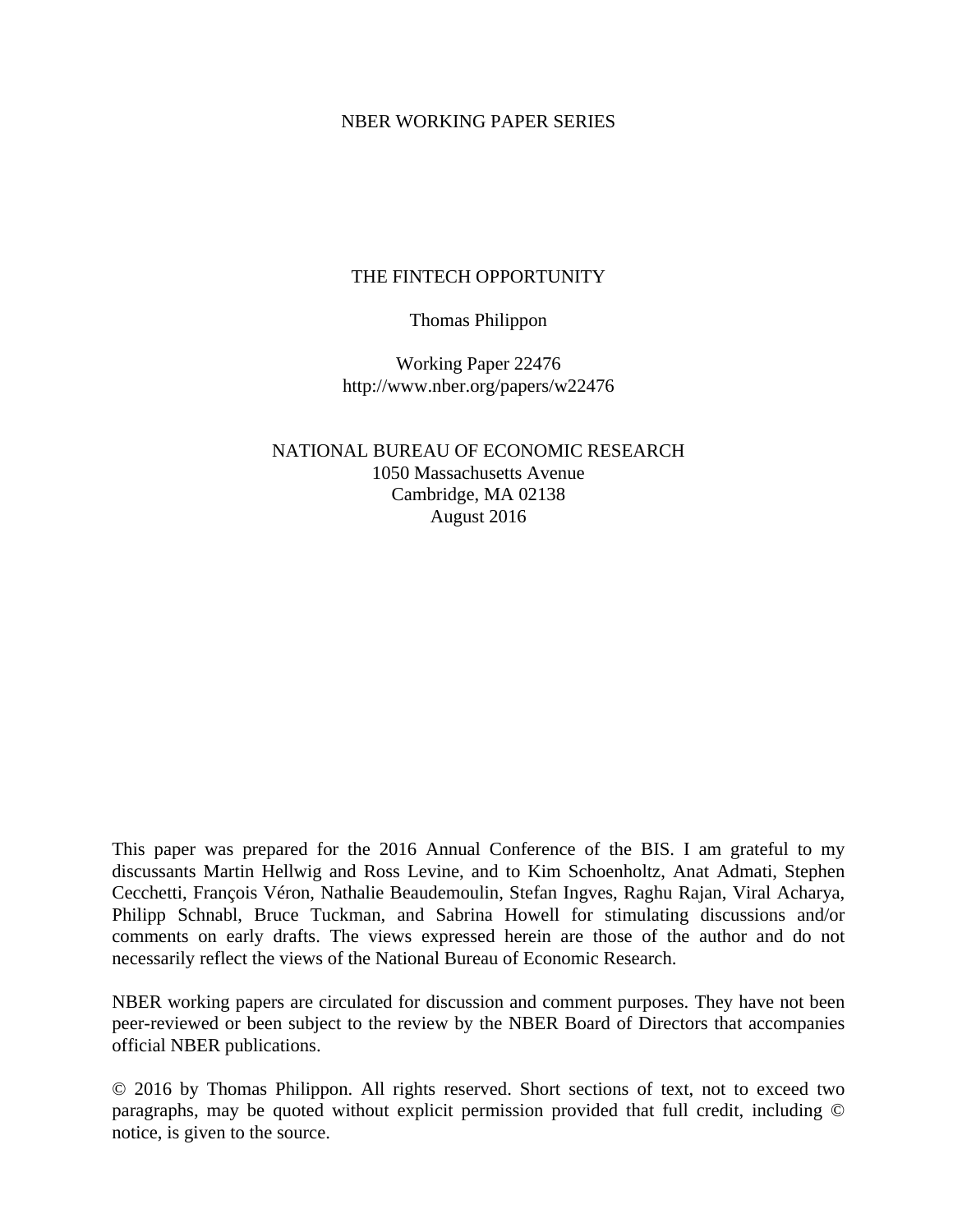The FinTech Opportunity Thomas Philippon NBER Working Paper No. 22476 August 2016 JEL No. G2,G38,L1,L4,O3

### **ABSTRACT**

This paper assesses the potential impact of FinTech on the finance industry, focusing on financial stability and access to services. I document first that financial services remain surprisingly expensive, which explains the emergence of new entrants. I then argue that the current regulatory approach is subject to significant political economy and coordination costs, and therefore unlikely to deliver much structural change. FinTech, on the other hand, can bring deep changes but is likely to create significant regulatory challenges.

Thomas Philippon New York University Stern School of Business 44 West 4th Street, Suite 9-190 New York, NY 10012-1126 and NBER tphilipp@stern.nyu.edu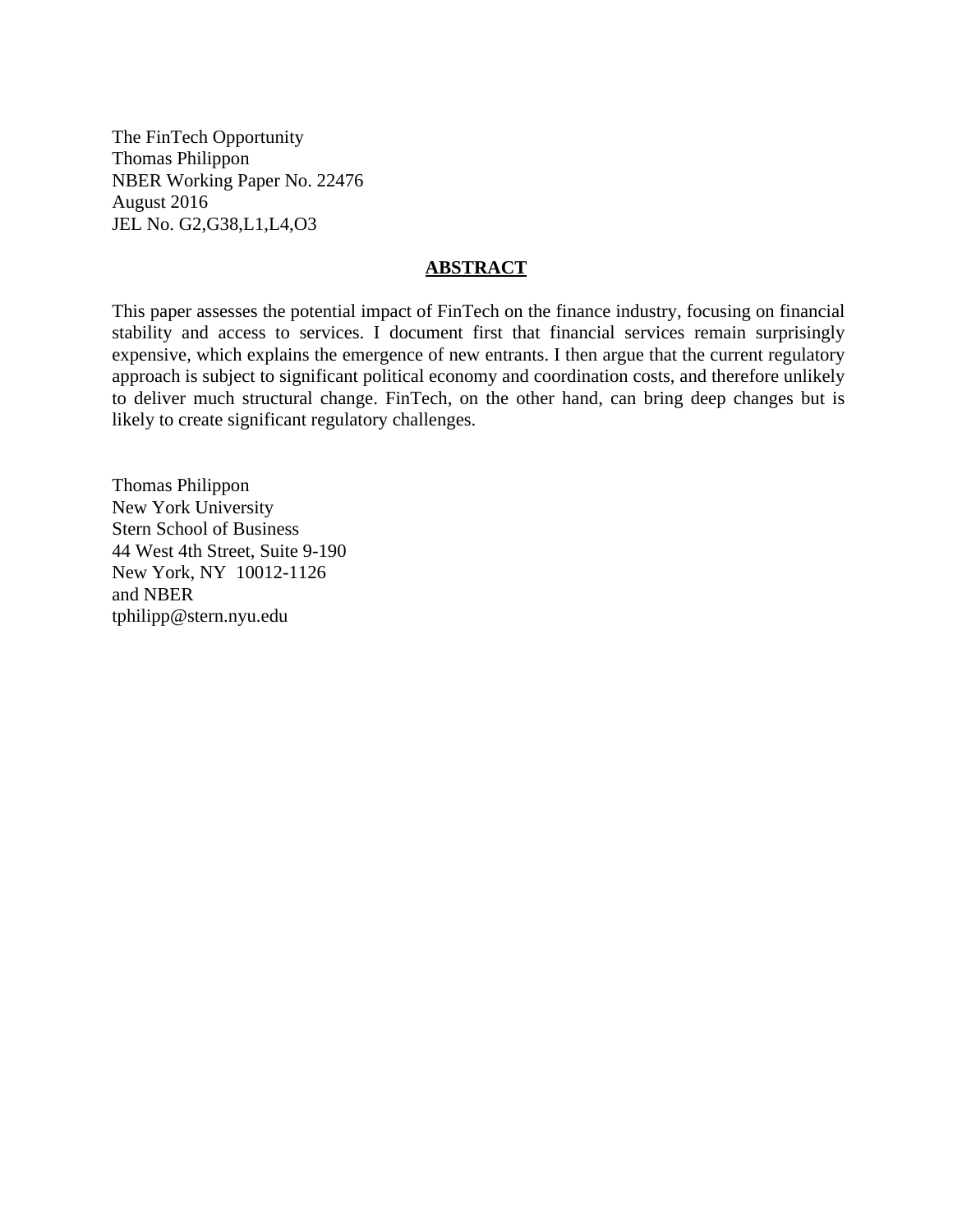This paper studies the FinTech movement in the context of the long run evolution of the finance industry and its regulations. The 2007/2009 financial crisis has triggered new regulatory initiatives and has accelerated existing ones. I argue that the current framework has been useful but that it has run its course and is unlikely to deliver significant structural changes in the future. If regulators want to go further, they will need to consider alternative approaches that are likely to involve FinTech.

FinTech covers digital innovations and technology-enabled business model innovations in the financial sector. Such innovations can disrupt existing industry structures and blur industry boundaries, facilitate strategic disintermediation, revolutionize how existing firms create and deliver products and services, provide new gateways for entrepreneurship, democratize access to financial services, but also create significant privacy, regulatory and lawenforcement challenges. Examples of innovations that are central to FinTech today include cryptocurrencies and the blockchain, new digital advisory and trading systems, artificial intelligence and machine learning, peer-to-peer lending, equity crowdfunding and mobile payment systems.

The starting point of my analysis, developed in Section 1, is that the current financial system is rather inefficient. To show this, I update the work of Philippon (2015) with post-crisis U.S. data. I find that the unit cost of financial intermediation has declined only marginally since the crisis. The evidence outside the U.S. is remarkably similar, as shown in Bazot (2013). Recent research also suggests that many advanced economies have reached a point where "more finance" is not helpful.<sup>1</sup> Significant welfare gains from improvement in financial services are technologically feasible but unlikely to happen without entry of new firms.

I then propose an analysis of financial regulation based on the dichotomy between a top-down regulation of incumbents and a bottom-up regulation of entrants. I argue that current regulations fall in the first category, and I explain how an alternative approach would look like in the context of the FinTech movement.

Section 2 reviews recent regulatory efforts and challenges. The financial regulations enacted after 2009 are not as far reaching as the ones implemented after the Great Depression, but the evidence suggests that these efforts have made the financial sector safer.<sup>2</sup> A defining feature of the current approach, however, is that it focuses almost exclusively on incumbents. I argue that this approach makes it difficult to implement deep structural changes because of ubiquitous ratchet effects in leverage, size and interconnectedness, preferential tax treatments, and oligopoly rents. These distortions are embedded in the current financial system to such an extent that the political and coordination costs of removing them have become prohibitive.

An alternative approach to financial regulation is to encourage entry and shape the development of new systems in order to reach one's policy goals. This approach seeks to contain incumbents, consolidate existing efforts and prevent future regulatory arbitrage, but it does not seek not to impose top-down structural changes. The alternative approach can be complementary to the ongoing development of FinTech firms. One can achieve bottom-

<sup>&</sup>lt;sup>1</sup>See Favara (2009), Cecchetti and Kharroubi (2012), Shin (2012) among others.  $2F_{\text{O}}$  instance, capital requirements are significantly higher, but funding costs have not increased (Cecchetti, 2014). Of course, higher capital ratios could be desirable (Admati et al., 2013).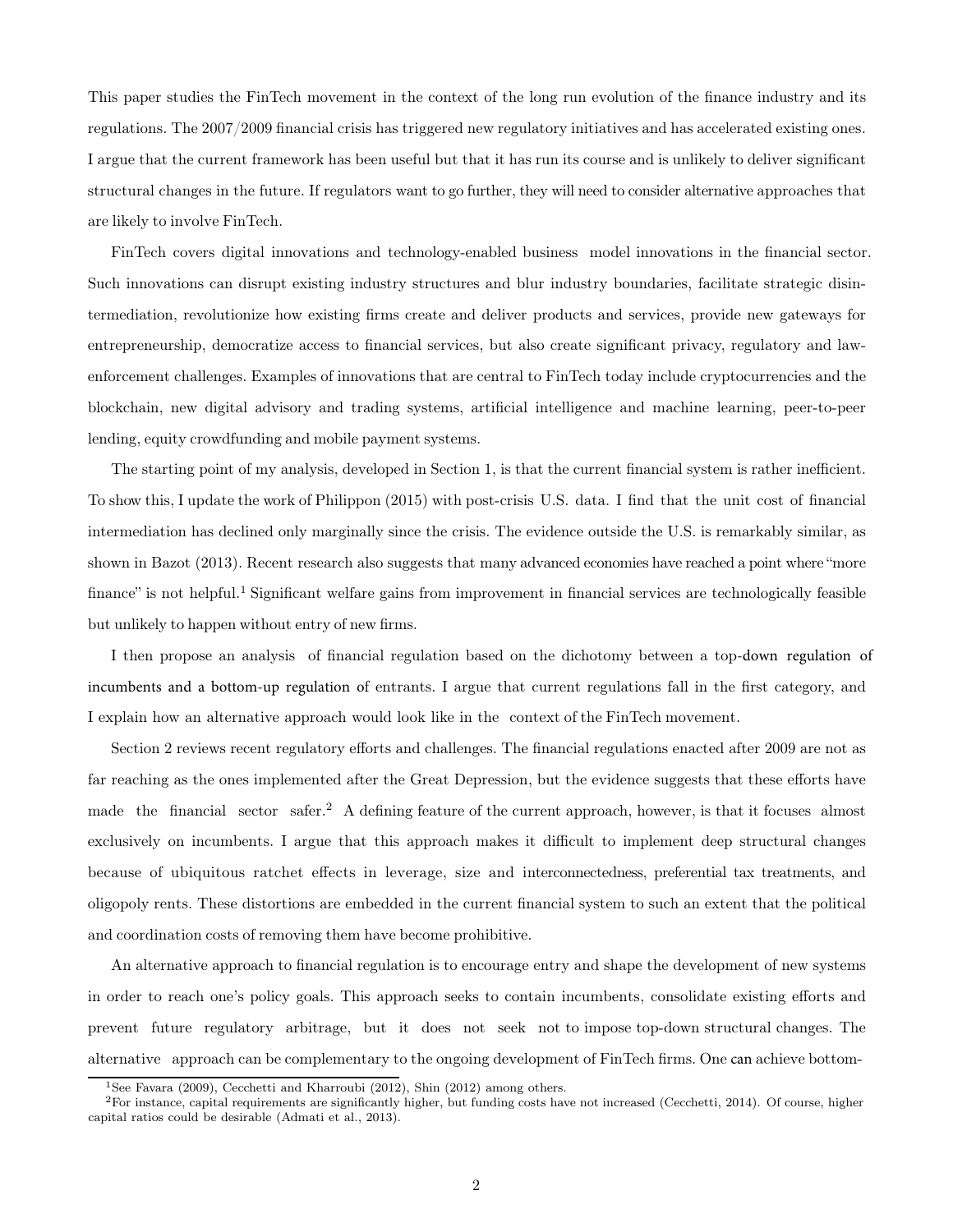up structural change by encouraging, for instance, firms that provide transaction services without leverage, and trading systems that are cheap, transparent and open-access. This alternative approach creates specific regulatory challenges that are discussed in Section 3.

### 1 Inefficiency of the Existing System

The main finding in Philippon (2015) is that the unit cost of financial intermediation in the U.S. has remained around 2% for the past 130 years. Bazot (2013) finds similar unit costs in other major countries (Germany, U.K., France). Improvements in information technologies have not been passed through to the end users of financial services. This section offers an update of this work, with two goals in mind. First, measurement is difficult, and statistical agencies have recently made some significant data revisions to financial accounts. One needs to know if these revisions affect the main insights of the original paper. The second reason for updating the series is that the data in Philippon (2015) predates the financial crisis and one would like to know how the unit cost of intermediation has evolved since then. I then discuss recent trend in labor compensation and employment. Finally, I discuss the evidence on the link between finance and growth.

#### 1.1 Financial Expenses and Intermediated Assets

To organize the discussion I use a simple model economy consisting of households, a non-financial business sector, and a financial intermediation sector. The details of the model are in the Appendix. The income share of finance, shown in Figure 1, is defined as<sup>3</sup>

$$
\frac{y_t^f}{y_t} = \frac{\text{Value added of Finance Industry}}{\text{GDP}}.
$$

The model assumes that financial services are produced under constant returns to scale. The income of the finance industry  $y_t^f$  is then given by

$$
y_t^f = \psi_{c,t} b_{c,t} + \psi_{m,t} m_t + \psi_{k,t} k_t,
$$
\n(1)

where  $b_{c,t}$  is consumer credit,  $m_t$  are assets providing liquidity services, and  $k_t$  is the value of intermediated corporate assets. The parameters  $\psi_{i,t}$ 's are the unit cost of intermediation, pinned down by the intermediation technology. The model therefore says that the income of the finance industry is proportional to the quantity of intermediated assets, properly defined. The model predicts no income effect, i.e., no tendency for the finance income share to grow

<sup>3</sup>Philippon (2015) discusses various issues of measurement. Conceptually, the best measure is value added, which is the sum of profits and wages. Whenever possible, I therefore use the GDP share of the finance industry, i.e., the nominal value added of the finance industry divided by the nominal GDP of the U.S. economy. One issue, however, is that before 1945 profits are not always properly measured and value added is not available. As an alternative measure I then use the labor compensation share of the finance industry, i.e., the compensation of all employees of the finance industry divided by the compensation of all employees in the U.S. economy. Philippon (2015) also explains the robustness of the main findings to large changes in government spending (because of wars), the rise of services (finance as a share of services displays a similar pattern to the one presented here), globalization (netting out imports and exports of financial services).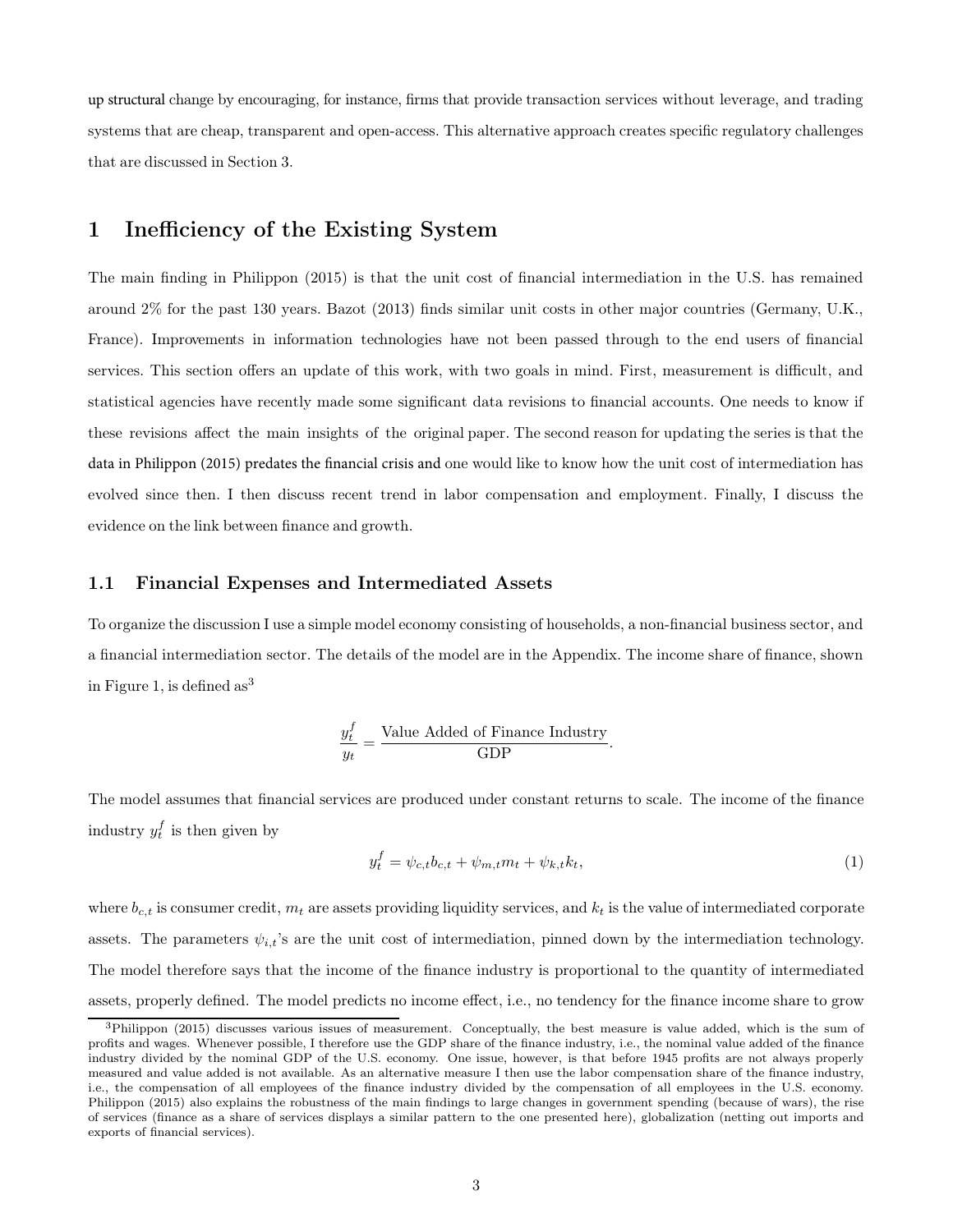with per-capita GDP. This does not mean that the finance income share should be constant, since the ratio of assets to GDP can change. But it says that the income share does not grow mechanically with total factor productivity. This is consistent with the historical evidence.<sup>4</sup>

Measuring intermediated assets is complicated because these assets are heterogenous. As far as corporate finance is concerned, the model is fundamentally a user cost model. Improvements in corporate finance (a decrease in  $\psi_k$ ) lower the user cost of capital and increase the capital stock, which, from a theoretical perspective, should include all intangible investments and should be measured at market value. A significant part of the growth of the finance industry over the past 30 years is linked to household credit. The model provides a simple way to model household finance. The model also incorporates liquidity services provided by specific liabilities (deposits, checking accounts, some form of repurchase agreements) issued by financial intermediaries. One can always write the RHS of (1) as  $\psi_{c,t}\left(b_{c,t} + \frac{\psi_{m,t}}{\psi_{c,t}}m_t + \frac{\psi_{k,t}}{\psi_{c,t}}k_t\right)$ . Philippon (2015) finds that the ratios  $\frac{\psi_{m,t}}{\psi_{c,t}}$  and  $\frac{\psi_{k,t}}{\psi_{c,t}}$  are close to one.<sup>5</sup> As a result one can define intermediated assets as

$$
q_t \equiv b_{c,t} + m_t + k_t. \tag{2}
$$

The principle is to measure the instruments on the balance sheets of non-financial users, households and nonfinancial firms. This is the correct way to do the accounting, rather than looking at the balance sheet of financial intermediaries. After aggregating the various types of credit, equity issuances and liquid assets into one measure, I obtain the quantity of financial assets intermediated by the financial sector for the non-financial sector, displayed in Figure 1.

#### 1.2 Unit Cost and Quality Adjustments

I can then divide the income of the finance industry by the quantity of intermediated assets to obtain a measure of the unit cost

$$
\psi_t \equiv \frac{y_t^f}{q_t}.\tag{3}
$$

Figure 2 shows that this unit cost is around 2% and relatively stable over time. In other words, I estimate that it costs two cents per year to create and maintain one dollar of intermediated financial asset. Equivalently, the annual rate of return of savers is on average 2 percentage points below the funding cost of borrowers. The updated series are similar to the ones in the original paper. The unit costs for other countries are estimated by Bazot (2013) who finds convergence to US levels.

The raw measure of Figure 2, however, does not take into account changes in the characteristics of borrowers.

 $4$ The fact that the finance share of GDP is the same in 1925 and in 1980 makes is already clear that there is no mechanical relationship between GDP per capita and the finance income share. Similarly, Bickenbach et al. (2009) show that the income share of finance has remained remarkably constant in Germany over the past 30 years. More precisely, using KLEMS for Europe (see O'Mahony and Timmer (2009)) one can see that the finance share in Germany was 4.3% in 1980, 4.68% in 1990, 4.19% i

 $5$ This is true most of the time, but not when quality adjustments are too large. Philippon (2015) provides calibrated quality adjustments for the U.S. financial system.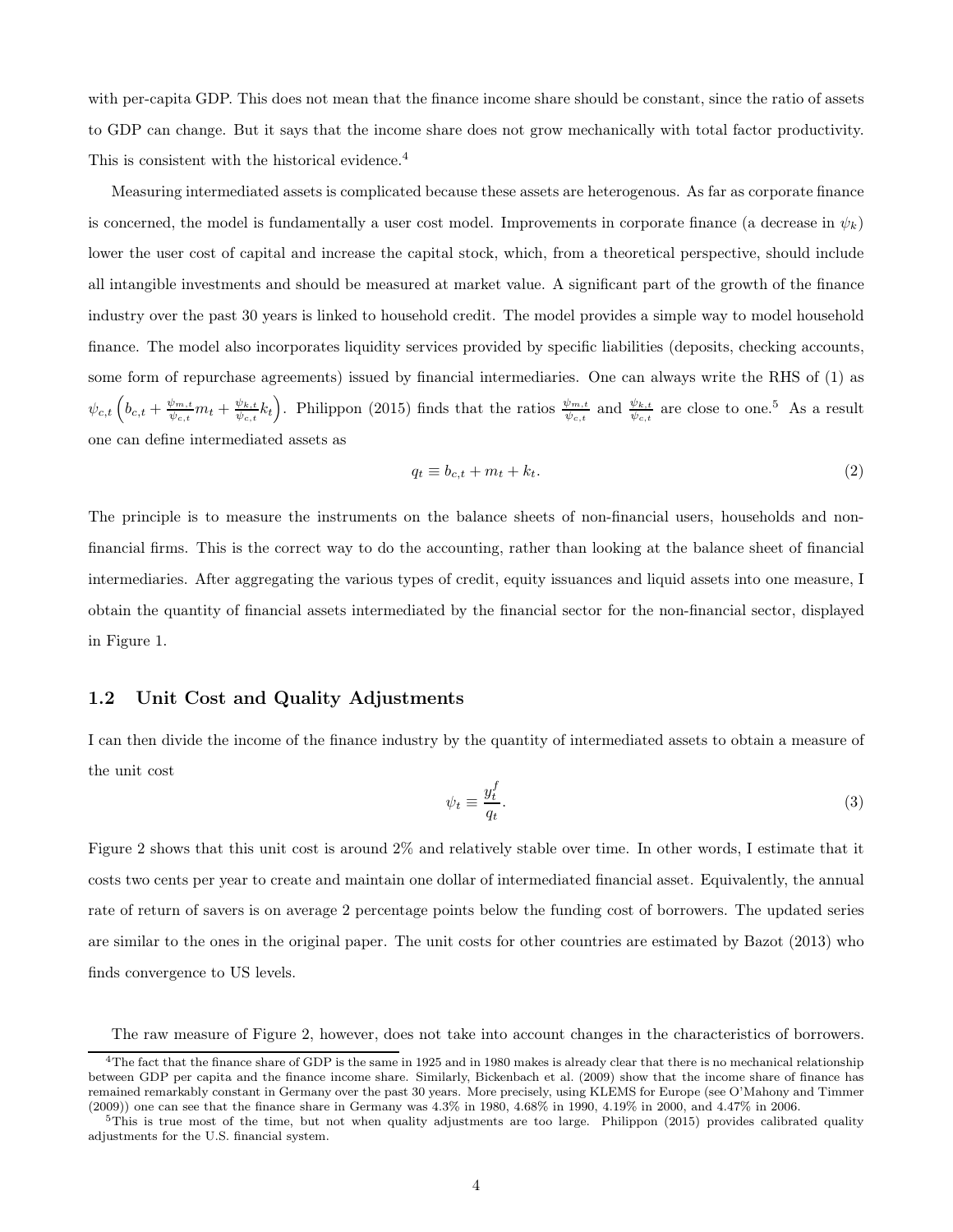



Notes: Both series are expressed as a share of GDP. Finance Income is the domestic income of the finance and insurance industries, i.e., aggregate income minus net exports. Intermediated Assets include debt and equity issued by non financial firms, household debt, and various assets providing liquidity services. Data range for Intermediated Assets is 1886 - 2012. See Philippon (2015) for historical sources and details about the underlying data.

These changes require quality adjustments to the raw measure of intermediated assets. For instance, corporate finance involves issuing commercial paper for blue chip companies as well as raising equity for high-technology startups. The monitoring requirements per dollar intermediated are clearly different in these two activities. Similarly, with household finance, it is more expensive to lend to poor households than to wealthy ones, and relatively poor households have gained access to credit in recent years.<sup>6</sup> Measurement problems arise when the mix of high- and low-quality borrowers changes over time.

Following Philippon (2015), I then perform a quality adjustment to the intermediated assets series. Figure 3 shows the quality adjusted unit cost series. It is lower than the unadjusted series by construction since quality adjusted assets are (weakly) larger than raw intermediated assets. The gap between the two series grows when there is entry of new firms, and/or when there is credit expansion at the extensive margin (i.e., new borrowers). Even with the adjusted series, however, we do not see a significant decrease in the unit cost of intermediation over

time.

 $6$ Using the Survey of Consumer Finances, Moore and Palumbo (2010) document that between 1989 and 2007 the fraction of households with positive debt balances increases from 72% to 77%. This increase is concentrated at the bottom of the income distribution. For households in the 0-40 percentiles of income, the fraction with some debt outstanding goes from 53% to 61% between 1989 and 2007. In the mortgage market, Mayer and Pence (2008) show that subprime originations account for 15% to 20% of all HMDA originations in 2005.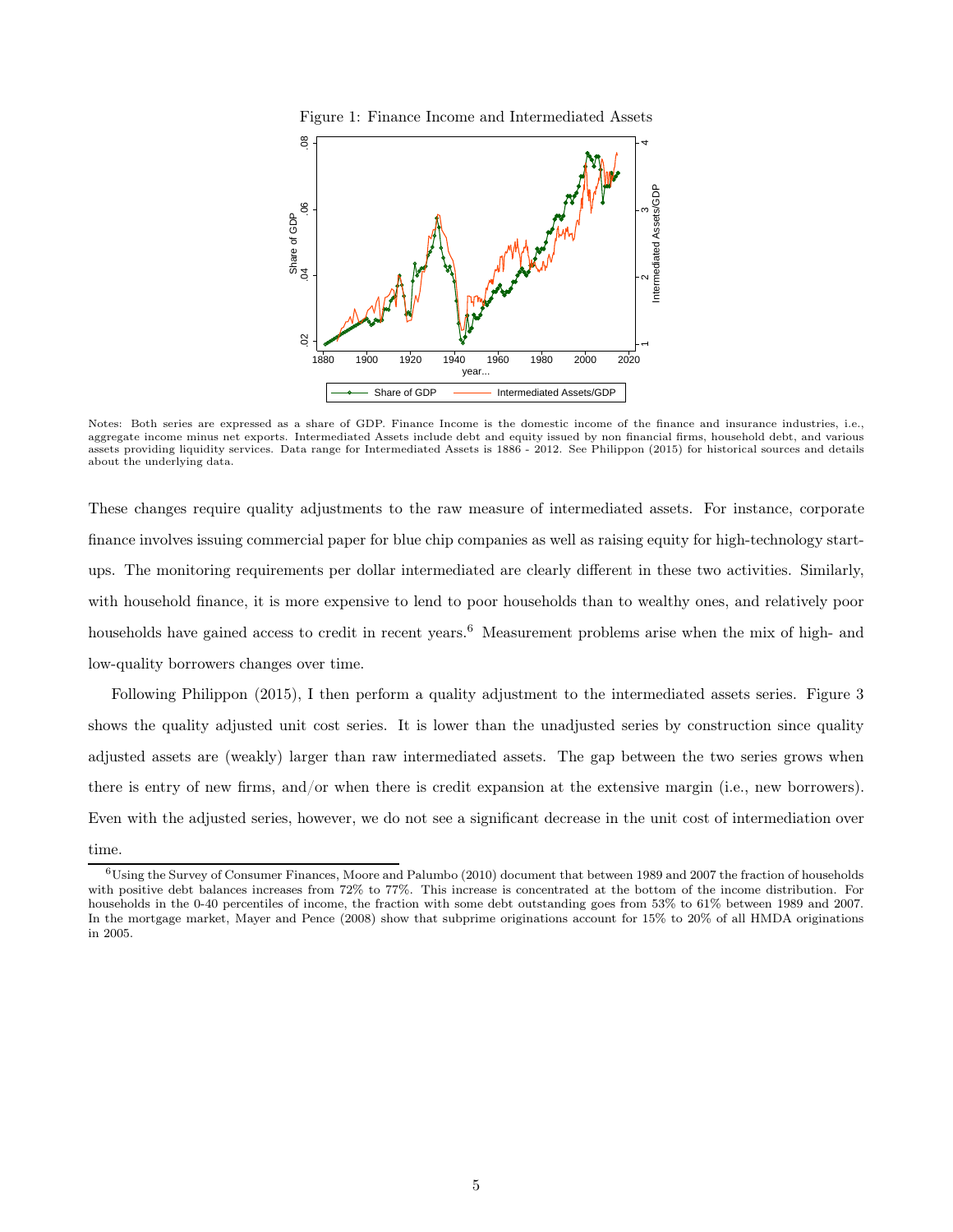



Notes: The raw measure is the ratio of finance income to intermediated assets, displayed in Figure 1. The 2012 data is from Philippon (2015), while the new data was accessed in May 2016. Data range is 1886 - 2015.



Figure 3: Unit Cost and Quality Adjustment

Notes: The quality adjusted measure takes into account changes in firms' and households' characteristics. Data range is 1886 - 2015.

Finance has benefited more than other industries from improvements in information technologies. But, unlike in retail trade for instance, these improvements have not been passed on as lower costs to the end users of financial services. Asset management services are still expensive. Banks generate large spreads on deposits (see Figure 1 in Drechsler et al. (2014)). Finance could and should be much cheaper. In that respect, the puzzle is not that FinTech is happening now. The puzzle is why it did not happen earlier.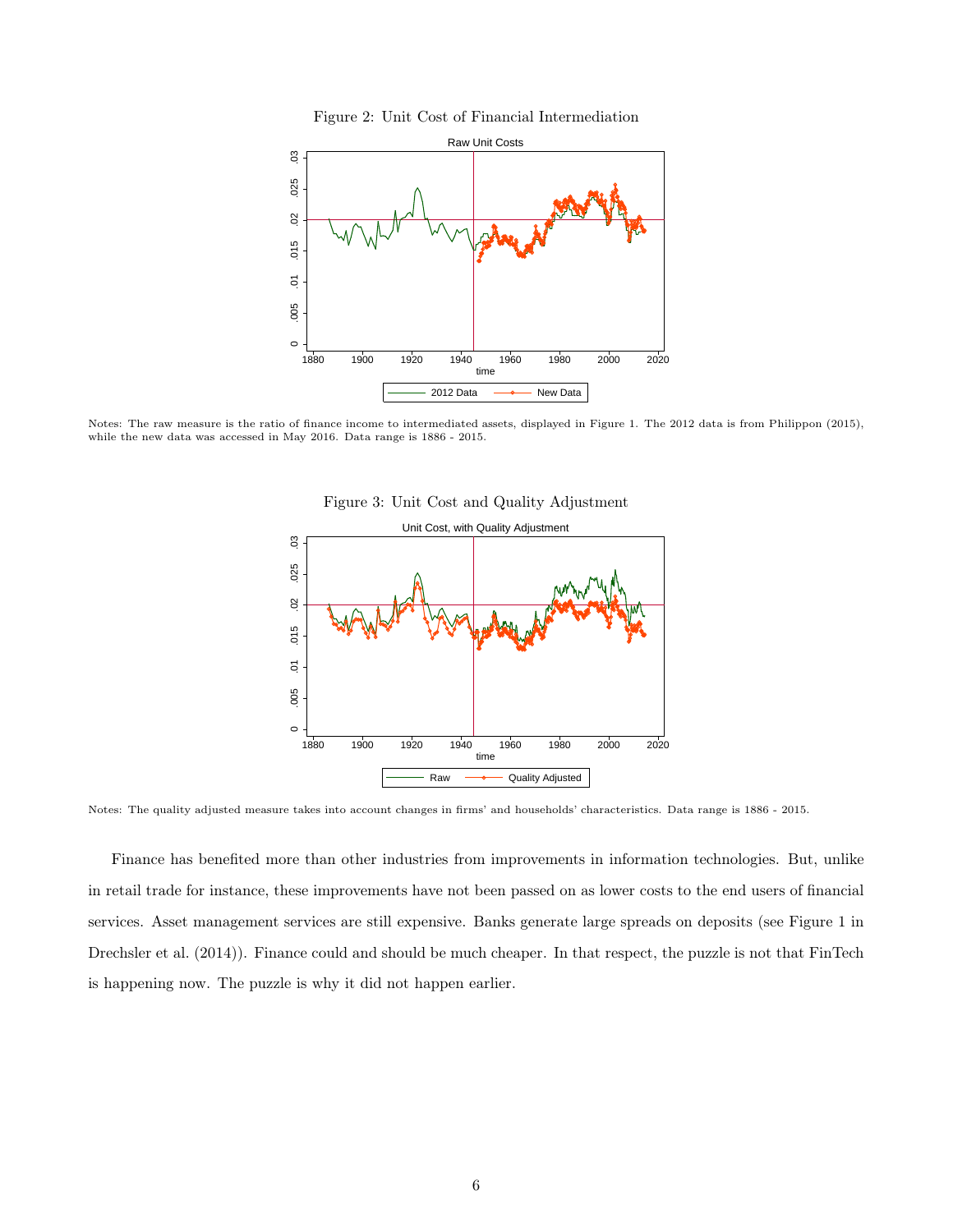### 1.3 Wages and Employment

Philippon and Reshef (2012) document the evolution of the relative wage in the finance industry defined as

$$
relu = \frac{\bar{w}^{fin}_t}{\bar{w}^{all}_t}
$$

where  $\bar{w}$  is the average wage (total compensation divided by total number of employees). This measure does not control for changes in the composition of the labor force within a sector (see Philippon and Reshef (2012) for micro evidence on this issue). Figure 4 updates their findings. One can clearly see the high wages of the 1920s, the drop following the Great Depression and WWII, and then a period a remarkably stability, from 1945 to 1980. After 1980 the relative wage starts increasing again, in part because low skill jobs are automated (ATMs) and in part because the finance industry hires more brains.



Notes: Wage in Finance divided by Average Wage in All Industries.

We can see some relative wage moderation following the 2007/2009 crisis but it is clearly limited. The labor share in finance has increased a bit relative to the rest of the private sector (i.e., the profit share has fallen a bit more in finance), suggesting that some more moderation in the future, but the changes are not large.

Figure 5 compares the employment dynamics in finance and other industries over the past 25 years. It is quite striking to see that the financial crisis did not initially hit the finance industry more than the rest of the economy. The main difference is the weaker recovery of employment in finance from 2010 onward. Overall finance has shrunk somewhat after the crisis but nowhere near as much as after the Great Depression.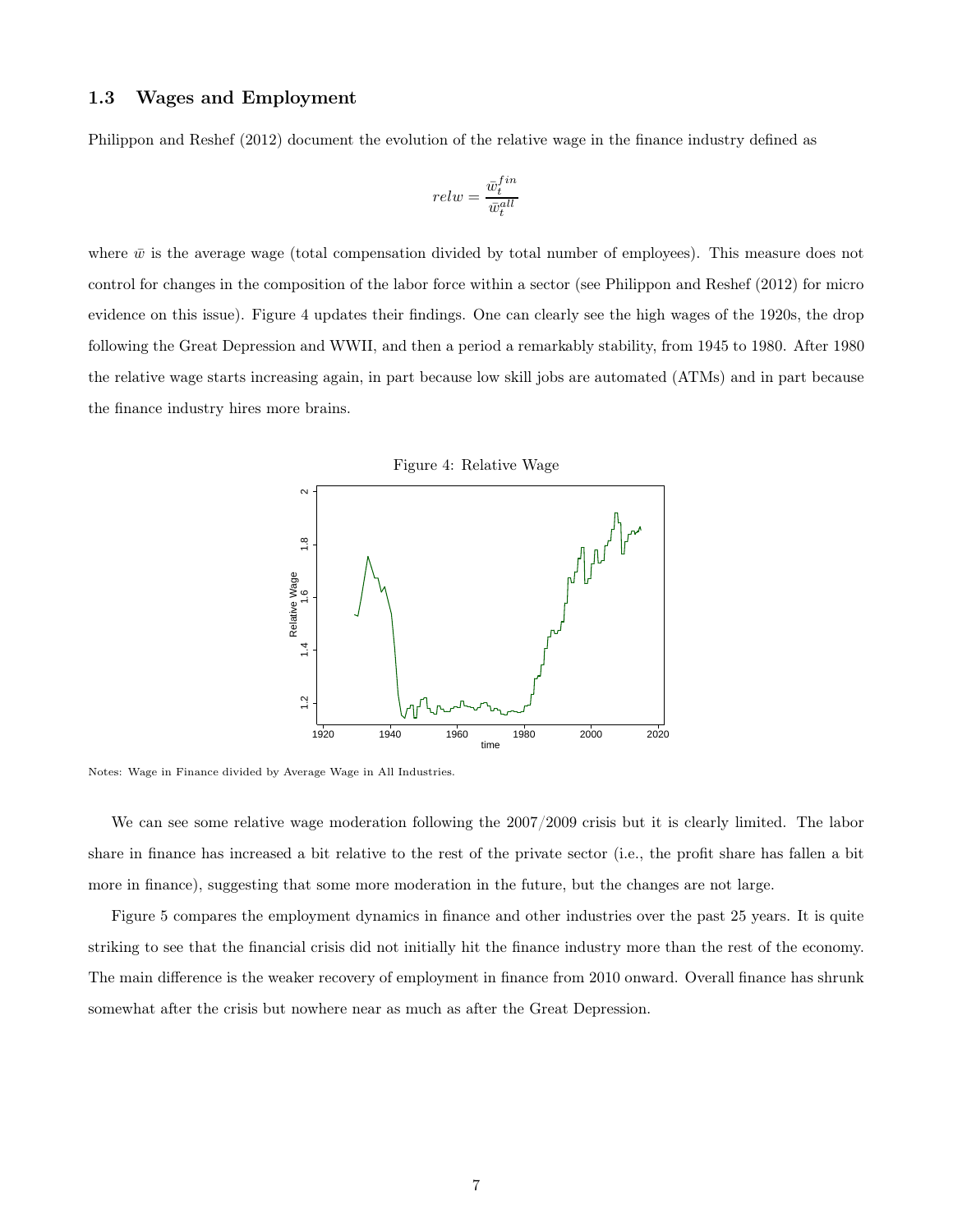

Notes: Millions of Jobs.

#### 1.4 Finance and Growth

There is a large literature studying the links between finance and growth. Levine (2005) provides an authoritative survey, and Levine (2015) a recent discussion. One main finding is displayed in the left panel of Figure 6. Countries with deeper credit markets in 1960 (measured as credit outstanding over GDP) have grown faster between 1960 and 1995.



Notes: Dataset "Financial\_Intermediation\_and\_Growth\_dataset" available on Ross Levine's website. See Beck et al. (2011)

It is also important to emphasize that the link between finance and (long term) growth is not a mechanical consequence of credit expansion. As Levine (2005) emphasizes, the primary driver of the finance–growth nexus is the allocation of capital. Better financial systems provide a better allocation of capital, not necessarily more overall credit. This is consistent with the findings in Favara (2009) and Cecchetti and Kharroubi (2012) who argue that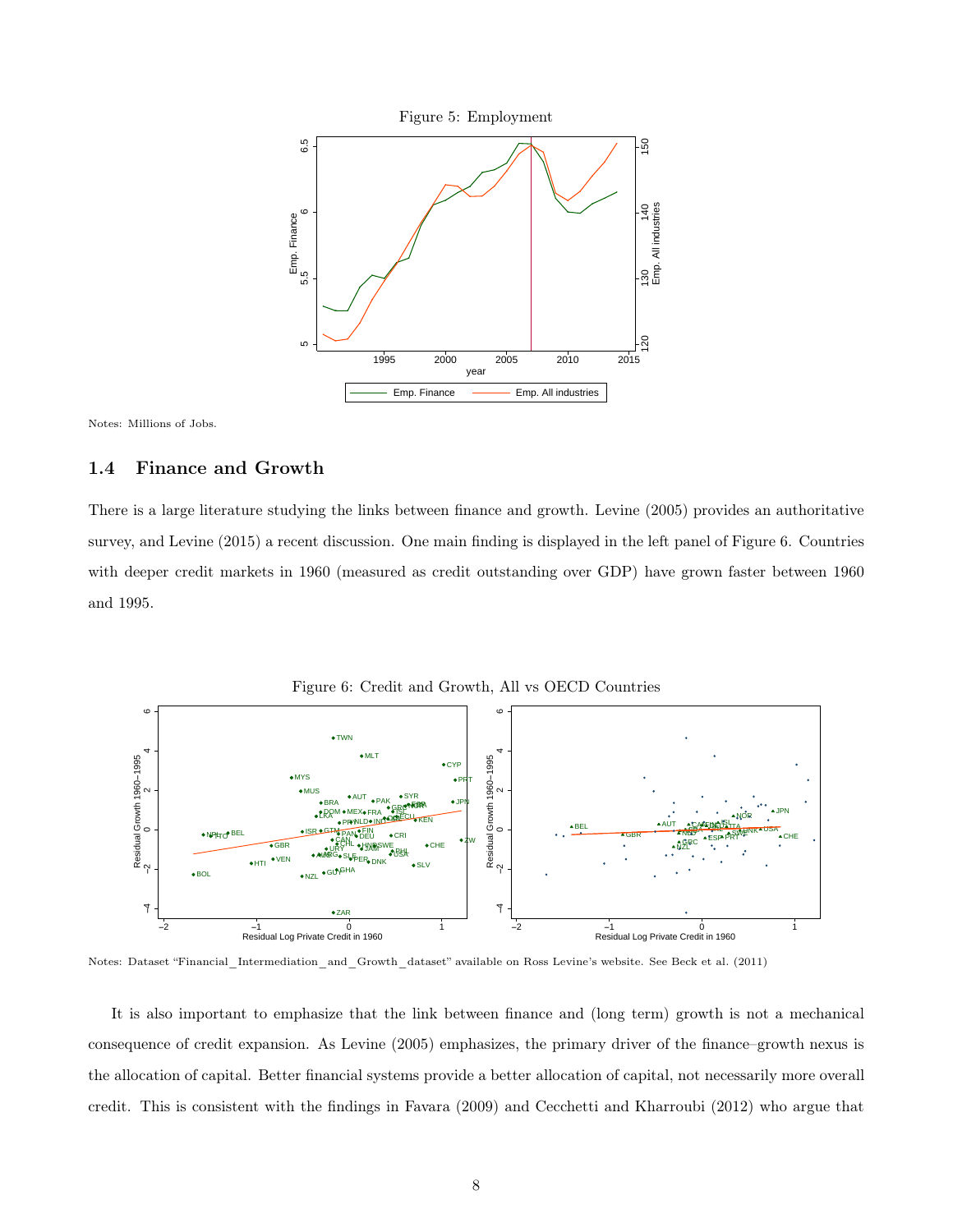the relation between credit and growth is not monotonic.<sup>7</sup> One way to quickly see this is to take the same data, but focus only on OECD countries. Among OECD countries the link between credit and growth is not significant, as can be see in the right panel of Figure 6.

### 1.5 Summary

Finance is important for growth, in particular for the allocation of capital, but much of the recent growth of the finance industry has little to do with efficient capital allocation. Financial services remain expensive and financial innovations have not delivered significant benefits to consumers. The point is not that finance does not innovate. It does. But these innovations have not improved the overall efficiency of the system. This is not a great theoretical puzzle: we know that innovations can be motivated by rent seeking and business stealing, in which case the private and social returns to innovation are fundamentally different. The race for speed is an obvious example: there is a large difference between foreknowledge and discovery in terms of social welfare, even though the two activities can generate the same private returns (Hirshleifer, 1971). This tension between private and social returns exists in most industries, but economists tend to think that entry and competition limit the severity of the resulting inefficiencies.

Lack of entry and competition, however, has been an endemic problem in finance in recent decades. Berger et al. (1999) review the evidence on consolidation during the 1990s. The number of US banks and banking organizations fell by almost 30% between 1988 and 1997, and the share of total nationwide assets held by the largest eight banking organizations rose from 22.3% to 35.5%. Several hundred M&As occurred each year, including megamergers between institutions with assets over \$1 billion.<sup>8</sup> The main motivations for consolidation were market power and diversification. Berger et al. (1999) do not find much evidence of cost efficiency improvement, which is consistent with Figure 2 and 3. DeYoung et al. (2009) show that consolidation continued during the 2000s. They argue that there is growing evidence that consolidation is partly motivated by the desire to obtain TBTF status, and that M&As have a negative impact certain types of borrowers, depositors, and other external stakeholders.

It is also important to keep in mind that the welfare implications are significant. Figure 7 plots the welfare of agents in the economy as a function of the unit cost of intermediation. Welfare is measured in equivalent consumption units and normalized to one in the benchmark case of a unit cost of 2%. Agents in the economy would be willing to pay 8.7% of consumption to bring the unit cost of intermediation down to 1%.

<sup>7</sup>It is also related to the issue of credit booms. Schularick and Taylor (2012) document the risk involved in rapid credit expansions. This is not to say that all credit booms are bad. Dell'Ariccia et al. (2016) find only 1/3 of credit booms end in a financial crisis, while many booms are associated with financial reform and economic growth.<br><sup>8</sup>Banking M&As were part of a large wave. "Nine of the ten largest M&As in US history in any industry occurred during 1998,

and four of these – Citicorp-Travelers, BankAmerica-NationsBank, Banc One-First Chicago and Norwest-Wells Fargo – occurred in banking." (Moore and Siems, 1998)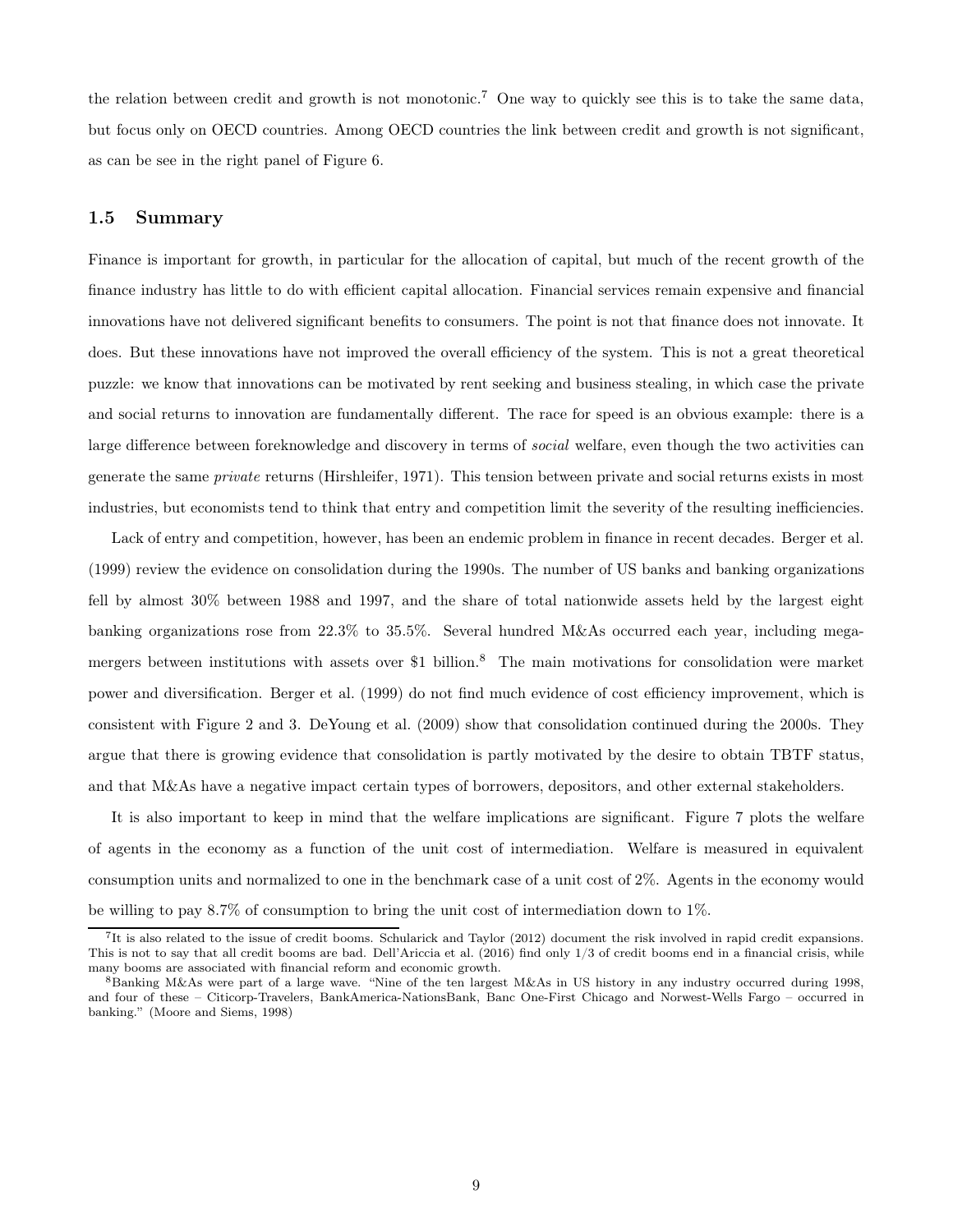Figure 7: Welfare and The Unit Cost of Intermediation



If one steps back, it is difficult not to see finance as an industry with excessive rents and poor overall efficiency. The puzzle is why this has persisted for so long. There are several plausible explanations for this: zero-sum games in trading activities, inefficient regulations, barriers to entry, increasing returns to size, etc.<sup>9</sup> I will not attempt to disentangle all these explanations. The important point for my argument is simpler: there is (much) room for improvement. In the next section, I will argue that the current regulatory approach is unlikely to bring these improvements.

## 2 A Perspective on Current Regulations

I will not provide a comprehensive overview of recent financial regulations since the major regulatory bodies publish annual reports that summarize ongoing regulations. The goal of this section is instead to make the case that the focus on incumbents inherent in current regulations increases political economy and coordination costs.

#### 2.1 Recent Achievements

The logic of the current regulatory effort is well summarized in Ingves (2015). Regulators have drawn the lessons from the 2008 disaster and tried to fix the existing system. For instance, before the crisis, banking regulation was mostly based on RWA ratios that were set quite low. Today's regulation is actually quite different:

<sup>9</sup>Greenwood and Scharfstein (2013) provide an illuminating study of the growth of modern finance in the U.S. They show that two activities account for most of this growth over the past 30 years: asset management and the provision of household credit. For asset management, they uncover an important stylized fact: individual fees have typically declined but the allocation of assets has shifted towards high fee managers in such a way that the average fee per dollar of assets under management has remained roughly constant. In Glode et al. (2010), an "arms' race" can occur as agents try to protect themselves from opportunistic behavior by (over)-investing in financial expertise. In Bolton et al. (2011), cream skimming in one market lowers assets quality in the other market and allows financial firms to extract excessive rents. In Pagnotta and Philippon (2011) there can be excessive investment in trading speed because speed allows trading venues to differentiate and charge higher prices. Gennaioli et al. (2014) propose an alternative interpretation for the relatively high cost of financial intermediation. In their model, trusted intermediaries increase the risk tolerance of investors, allowing them to earn higher returns. Because trust is a scarce resource, improvements in information technology do not necessarily lead to a lower unit cost.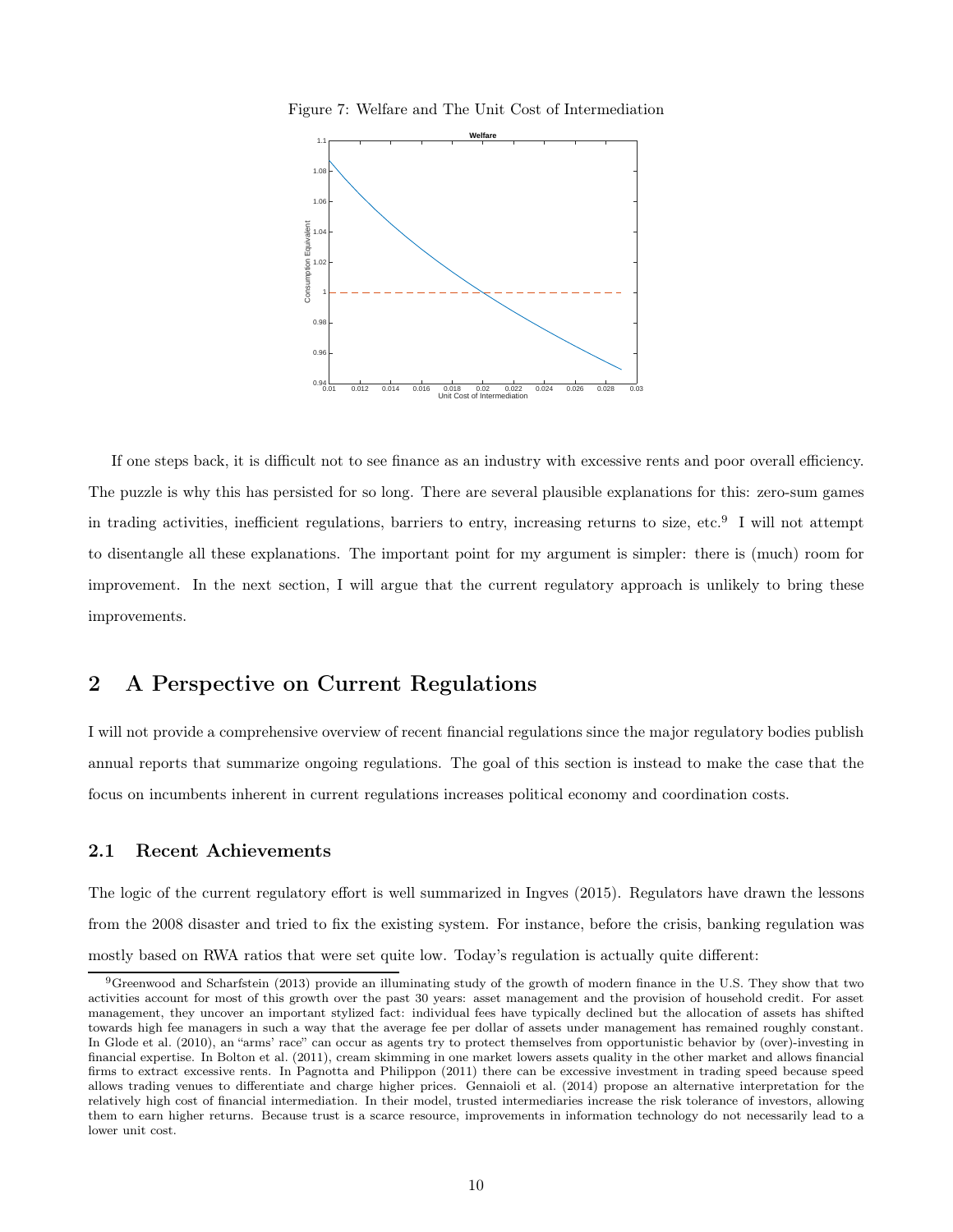- RWA ratios are significantly higher;
- there are multiple metrics, including simple leverage, liquidity ratios, and counter-cyclical buffers;
- there are surcharges for SIFIs, and systemic risk regulation extends beyond banking;
- regulators run rigorous stress tests and banks are required to write living wills.

These regulations are a work in progress, and the path has not always been straightforward. For example, European stress tests were poorly designed in 2009, and became credible only in 2014. The new regulations are costly and sometimes complex, and policy makers are likely to consolidate some of them and streamline the reporting process. But, by and large, these regulations are here to stay, and some of the complexity is by design. As Ingves (2015) argues, multiple metrics make it harder for banks to game the system. Using several measures of risk is also useful because different measures have different advantages and drawbacks. For instance, RWA is better than simple leverage if we think about arbitrage across asset classes at a point in time. On the other hand, simple leverage is more counter-cyclical, as shown by Brei and Gambacorta (2016).

The regulatory tightening, although not as ambitious as after the Great Depression, has achieved several important goals. Capital requirements have increased without adverse effects on funding costs (Cecchetti and Schoenholtz, 2014). For instance, EBA (2015) reports that the CET1 ratio of EU banks increased by 1.7% between December 2013 and June 2015, with a 1.9% increase in capital and about 0.1% increase in RWA. The banking industry has become less risky, at least in developed economies (see for instance the real time value of the Systemic Risk Measure of Acharya et al. (2009) at http://vlab.stern.nyu.edu). Some important goals, however, remain elusive.

#### 2.2 The Leverage Controversy

The most important regulatory debate following the 2007/2009 crisis revolves around the appropriate level of capital requirement for banks. An influential paper by Admati et al. (2013) argues for high capital ratios and debunked several misleading claims about the supposed cost of such requirements. In the end, capital ratios have been raised significantly, but not to the extent advocated by these authors. The bank leverage debate illustrates an important pitfall of the current approach to financial regulation. Almost everyone agrees that bank leverage was too high before the crisis, but agreeing on a new target capital ratio is more difficult. Countries have conflicting objectives, lobbies are powerful, and, perhaps most importantly, we do not know what the 'right' ratio is because there are several tradeoffs to consider. If the world had only commercial banks and one global regulator, we would be able to estimate an optimal capital ratio, and it would probably be rather high, for the reasons explained in Admati and Hellwig (2013). But this is not our world. Regulators do not always cooperate, jurisdictions compete and undermine each other, and we worry about pushing activities away from the regulated banking sector. Regulatory arbitrage is omnipresent and regulators are highly uncertain about when and how it could happen. Finding the second-best (or third-best) optimal ratio becomes a daunting task. The information and coordination requirements of the current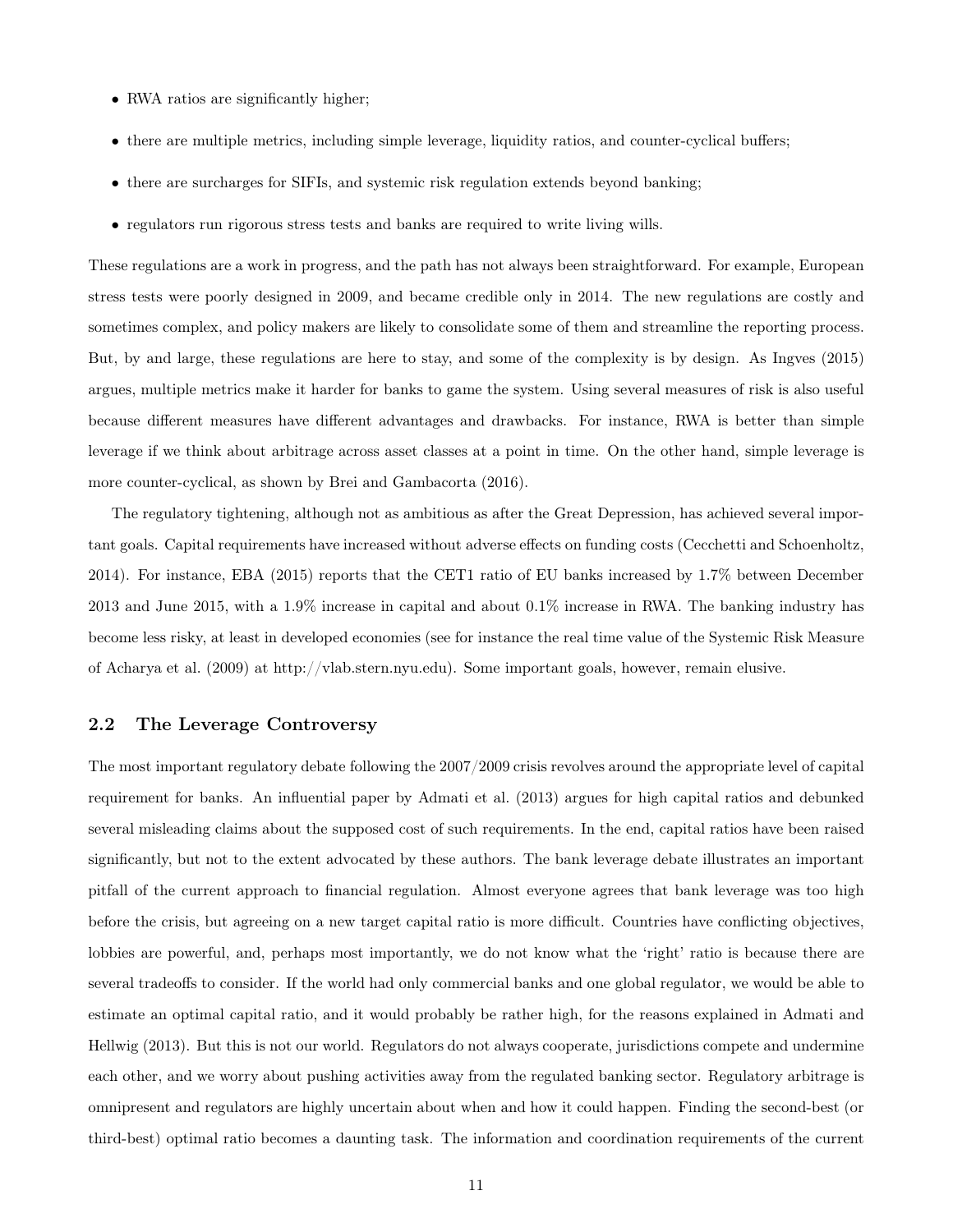regulatory approach are prohibitive. I will argue in the last section of the paper that another approach might be feasible.

Leverage is Difficult to Measure. Regulating leverage is also particularly difficult because there are many ways for banks to take risks without increasing their "measured" leverage. One example is the use of derivatives. Figure 8, from Cecchetti and Schoenholtz (2016), shows the impact of netting on the size of balances sheets under two accounting standards. GAAP allows more netting than IFRS. As a result, the equity equity-to-assets ratio appears larger under GAAP than under IFRS. The difference between the two measures is large for banks that are active in derivatives. This has a material impact on financial regulation, but it is difficult to figure out the true riskiness of these positions.



Notes: Vertical axis is  $E/A^{GAMP} - E/A^{IFRS}$ . Source: Cecchetti and Schoenholtz (2016), http://www.moneyandbanking.com

Banks Want to Be Large and Opaque. Banks may want to be large for many reasons. A legitimate reason is to achieve better cost efficiency, as documented in Kovner et al. (2014) and presented in Figure 9. Other reasons involve market power, political influence and implicit guarantees. Consistent with the TBTF idea, Santos (2014) finds that the funding advantage enjoyed by the largest banks is significantly larger than that of the largest nonbanks and non-financial corporations. As banks grow, they take on more leverage and they become more opaque. Cetorelli et al. (2014) consider the implications of increasing complexity for supervision and resolution. Finally, implicit guarantees are not only a function of a bank's individual size. Kelly et al. (2016) find evidence of collective government guarantees for the financial sector.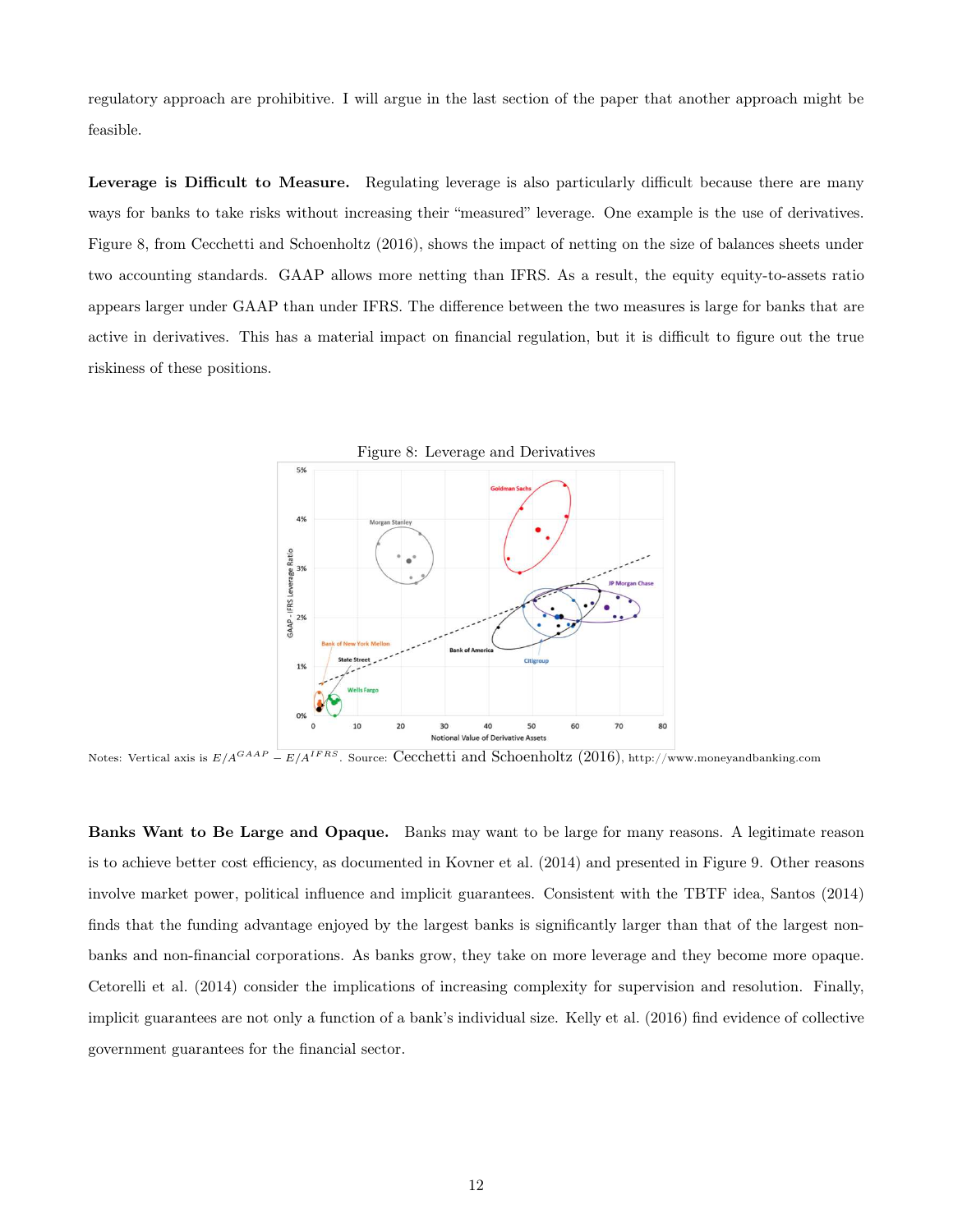

Normalized Efficiency Ratio



Source: Author's calculations, based on statistical analysis of FR Y-9C data. Note: Functional forms are partial predictions based on varying log of assets (\$000s), holding other covariates fixed at their sample means. The efficiency ratio is normalized to be equal to zero for a bank holding company with \$10 billion in assets.

Notes: Efficiency Ratio is non-interest expense over (net interest income + non-interest income). Source: http://libertystreeteconomics.newyorkfed.org/ based on Kovner et al. (2014).

### 2.3 G-SIFIs versus Narrow Banks

A formidable challenge in financial regulation is to provide credible resolution mechanisms for G-SIFIs. There are two fundamental difficulties. One difficulty comes from the sheer size and complexity of these organizations and the impossibility to forecast what would happen during a crisis. The other issue is that there is little scope for learning and testing various mechanisms because G-SIFIs do not usually fail for idiosyncratic reasons. Living wills, TLAC requirements, are necessary, but in all likelihood they will not be properly battle-tested before a crisis actually happens.

This issue, among others, has led several observers to argue for some form of narrow banking. As Pennacchi (2012) explains, a narrow bank is a financial firm that "issues demandable liabilities and invests in assets with little or no nominal risk". Depending on how restrictive one's definition is, narrow banking can range from money market funds investing exclusively in Treasury Bills to Commercial Banks that are restricted to back all their deposits with money market instruments but can hold many other assets.<sup>10</sup> Pennacchi (2012) notes that "recommendations for narrow banking appear most frequently following major financial crises". The crisis of 2008 is no exception. Chamley et al. (2012) explain how "limited-purpose banking could work, and Cochrane (2014) propose reforms to make the financial system "run-proof".

These are certainly powerful arguments in favor of narrow banking, but there are also several issues. The

 $10$ Narrow banking has deep historical roots. The evidence suggests that, prior to the 20th century, British and American banks lent mostly short term. Early american banks did not offer long term loans. According to Bodenhorn (2000), banks made short-term loans that early manufacturing firms used to finance inventories and pay rents and wages. According to Summers (1975), "the practice of guaranteeing future credit availability has existed since the beginning of banking in the United States", but "it has only been since the mid-1960's that the topic of commercial bank loan commitment policies has become an explicit issue in banking circles."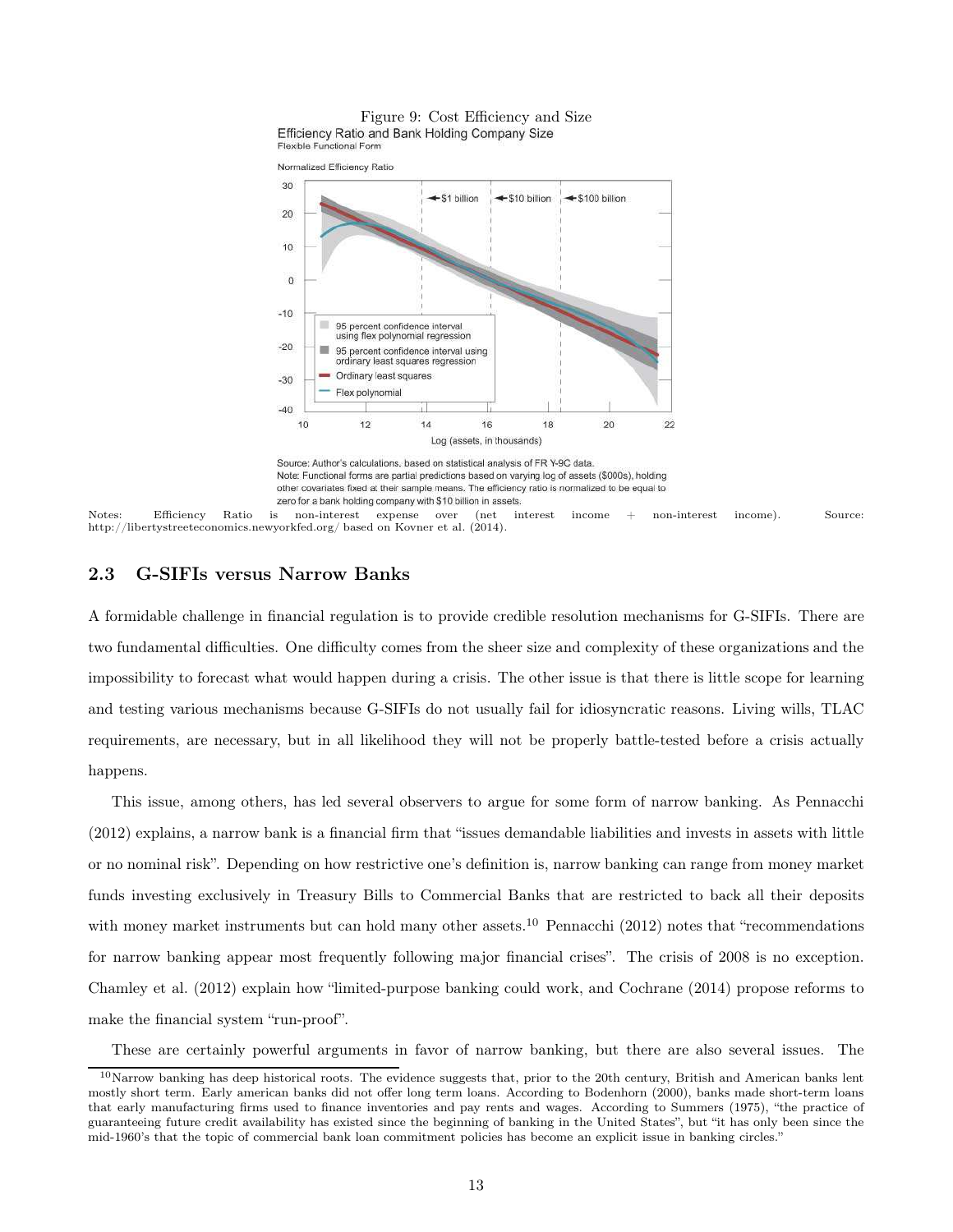theoretical case is not as clear-cut as some proponents argue. Wallace (1996) shows that narrow banking negates liquidity risk sharing, in the sense that, in a Diamond and Dybvig (1983) setup, any allocation under narrow banking can be achieved under autarky. Another critique of the narrow banking proposal is that the joint provision of demand deposits and loan commitments allows banks to diversify the use of liquidity (Kashyap et al., 2002). Pennacchi (2012), however, argues that this synergy might in fact be a consequence of FDIC- provided insurance.

Another major issue is that narrow banking would require powerful regulators to implement a radical transformation of existing firms, and would create incentives to move maturity transformation outside the regulated system. Of course, the fact that an idea would be difficult to implement should not prevent us from studying its merits. As Zingales (2015) argues, "when we engage in policy work we try to be relevant", and this can be a problem because it is easy to discredit good ideas by labelling them politically unrealistic. It is, however, a reason to think about different ways to reach the same goal, as I argue below.

#### 2.4 Why a New Strategy is Needed

There is an apparent contradiction between a fairly shared diagnostic of some issues and significant disagreements about how to address them. Essentially everyone agrees that leverage (especially short term leverage), opacity and complexity were significant contributors to the financial crisis of 2007/2009. It seems also clear that many large financial firms enjoy TBTF subsidies and oligopolistic rents. Yet, as I have argued earlier, our tools and our understanding of how to use them are limited. In other words, the problem is not so much that we do not know where we would like to go, the problem is that we do not know which path to follow.

Two reasons explain these difficulties. The first is the complexity and depth of the distortions embedded in the current system: the tax treatment of interest expenses, too-big-to-fail subsidies, oligopoly rents, and much of the plumbing of the global financial system. These distortions are protected by powerful incumbents who benefit directly and indirectly from them, as argued in Rajan and Zingales (2003) and Admati and Hellwig (2013). The bottom line is that transforming incumbent financial firms into safe and efficient providers of financial services is an uphill battle. At best, it will be long and costly. At worst, it will simply not happen.

The second reason is that it is genuinely difficult to design good regulations. When we think about systemic risk, for instance, there is always a tension between regulating by entity and regulating by function. Regulating by function is intellectually appealing, but it is technically challenging and requires cooperation among many parties. On the other hand, regulating by entity is simpler but designating non-bank SIFIs creates legal challenges, as seen recently in the case of MetLife. Tightening regulations is not only difficult, it can also be counter-productive. The most obvious risk is that of shifting activities outside the regulated banking system. Another risk is to make compliance costs prohibitive for would-be entrants. Finally, and most importantly, no one knows how a safe and efficient financial system should look like. All we know is that the current one is expensive, risky, and dominated by too-big-to-fail companies. Many proposals for wide-ranging structural change would require unrealistic amounts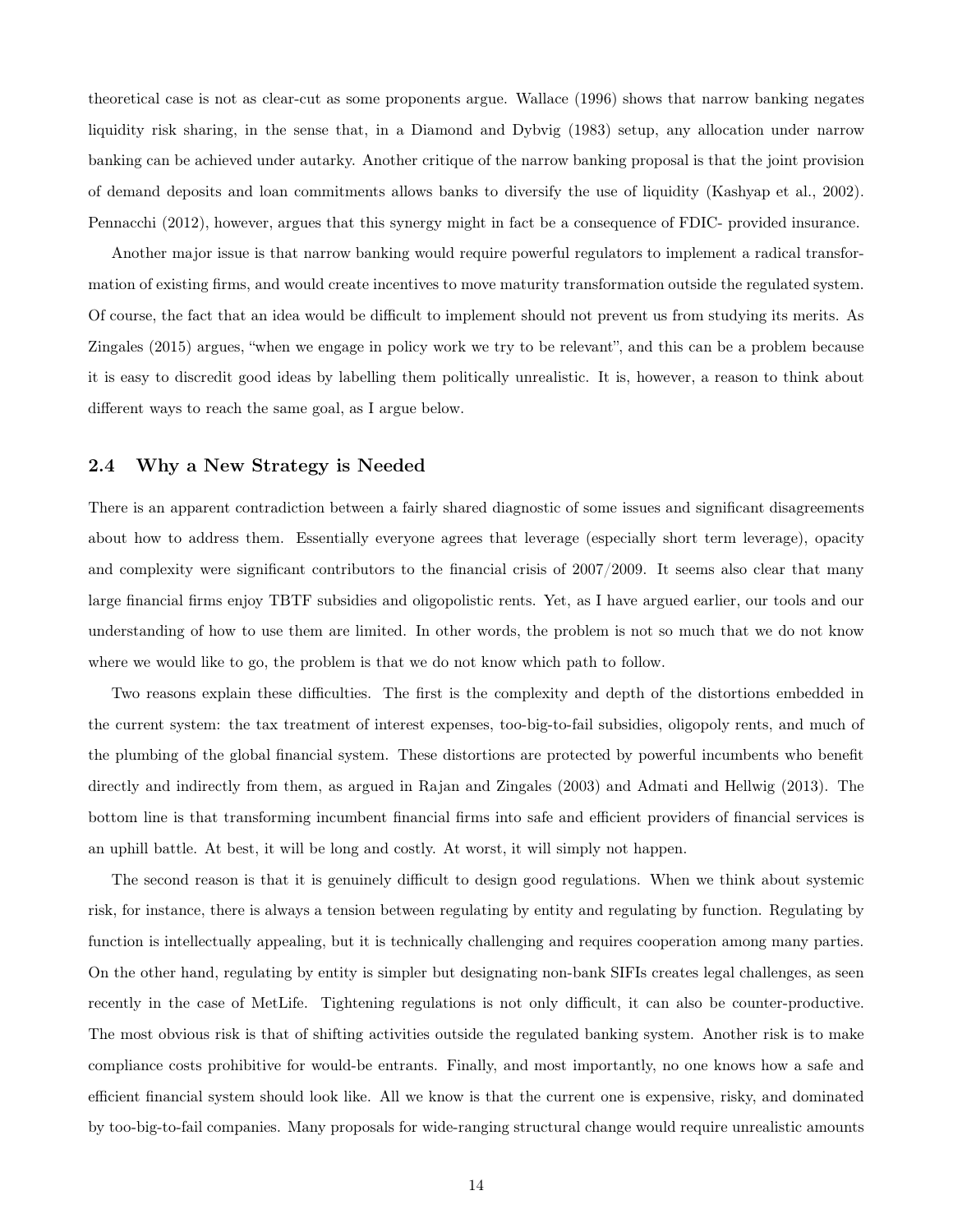of foresight by regulators.

The current regulatory approach, then, has reached its limits because of political economy and coordination costs. If we could design the rules from scratch, we would write them quite differently from what they are today. We do not have this luxury for the legacy systems, but we could do it for the new ones. My point is that it is a lot easier to create and maintain a simple and transparent system, than it is to transform a complex and opaque system into a simple and transparent one.

## 3 The FinTech Opportunity

The previous section has argued that the current approach to financial regulation is to impose changes on existing firms. This section asks if the same regulatory goals can be achieved via a different approach, focused on new financial firms and systems. This alternative approach creates new challenges but I argue that it is likely to benefit from the FinTech movement. This section is therefore not a survey of current trends in FinTech. Instead, I highlight instances where there is a tension between private incentives to innovate and broad regulatory objectives.

#### 3.1 Some Specific Features of FinTech

The FinTech movement shares some features with all other movements of disruptive innovations, but it also has some features that are specific to the finance industry.

Like in other industries, FinTech startups propose disruptive innovations for the provision of specific services. The key advantage of incumbents is their customer base, their ability to forecast the evolution of the industry, and their knowledge of existing regulations. The key advantage of startups is that they are not held back by existing systems and are willing to make risky choices. In banking, for instance, successive mergers have left many large banks with layers of legacy technologies that are at best partly integrated, as discussed in Kumar (2016). FinTech startups, on the other hand, have the chance to build the right systems from the start. Moreover they share a culture of efficient operational design that many incumbents do not have.

A feature that is more specific to the finance industry is the degree to which incumbents rely on leverage. As argued earlier, leverage is embedded in many financial contracts and subsidized by several current regulations. This gives the illusion that leverage is everywhere needed to operate an efficient financial system. Conceptually, one can think of leverage today as partly a feature and partly a bug. It is a feature, for instance, when it is needed to provide incentives, as in Diamond and Rajan (2001). It is a bug when it comes from bad design or regulatory arbitrage (as in fixed face value money market funds), or when it corresponds to an old feature that could be replaced by better technology (as in some payment systems discussed below). The issue, of course, is that it is difficult to distinguish the leverage-bug from the leverage-feature. FinTech startups can therefore help for two reasons. First, they will show how far technology can go in providing low-leverage solutions. Second, they are themselves funded with much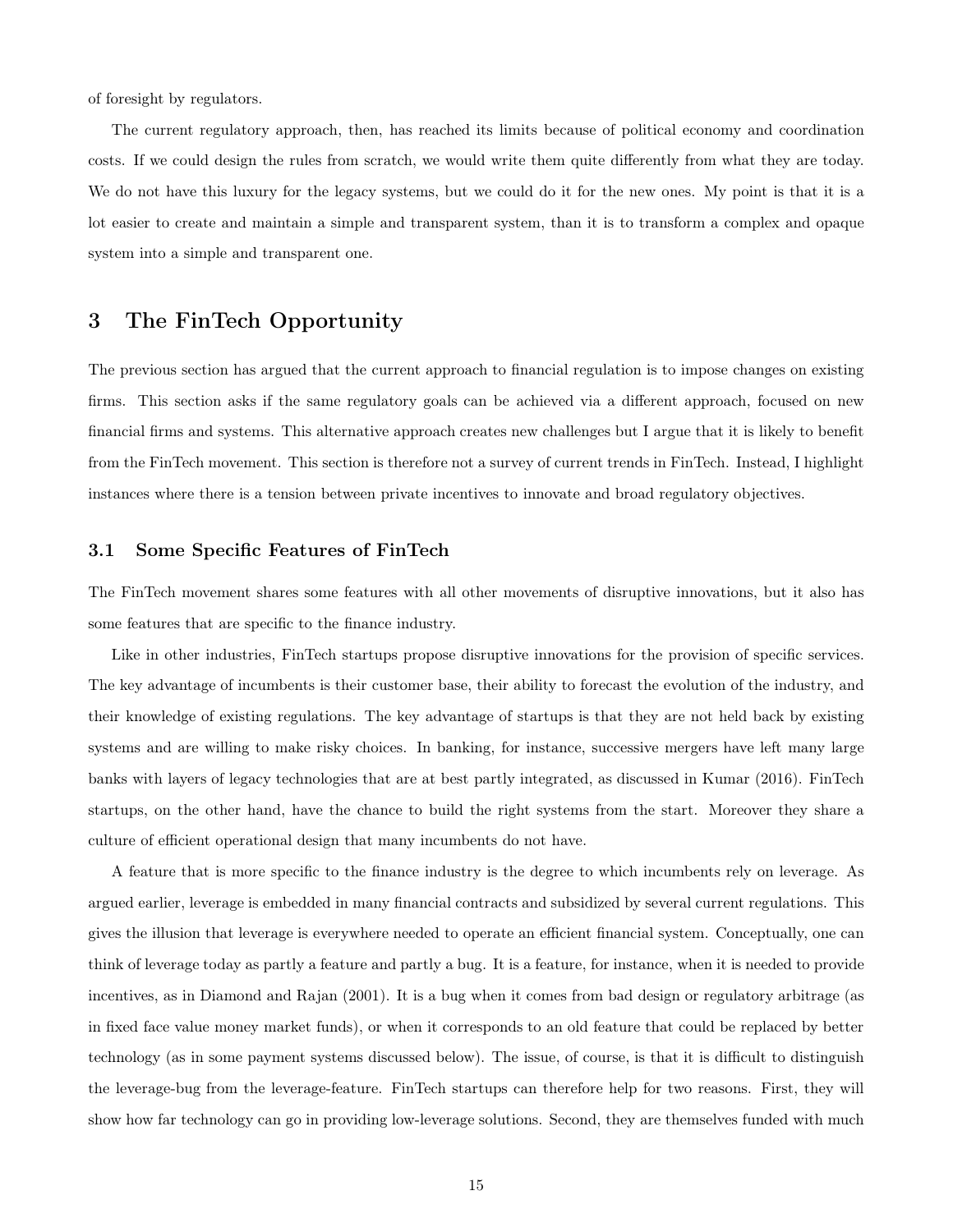more equity than existing firms.

### 3.2 An Alternative Approach to Financial Regulation

Financial stability and access to financial services are often stated as two important goals of financial regulation. This section asks if an alternative approach to regulation can make progress towards these goals, specifically in the context of the FinTech movement. FinTech innovations are happening and are likely to have an impact in many areas of finance, as discussed by Yermack (2015) in the case of corporate governance. There is no reason to think, however, that these innovations will automatically enhance stability or even access of services. If regulators want FinTech to reduce the risks created by TBTF firms and high leverage, for instance, they need to adapt the regulatory framework. This section discusses the challenges they are likely to face.

Challenge 1: Entry and level-playing-field FinTech offers an opportunity but its interests are not naturally aligned with regulators' long term goals. FinTech firms will enter where they think they can make a profit, but there are many regions of the financial system where incumbents are entrenched and entry is difficult. An example of a highly concentrated market is custody and securities settlement. In theory, the blockchain technology could improve the efficiency of the market, but if there is no entry, this could simply increase the rents of incumbents. A restricted blockchain could in fact be used by incumbents to deter entry and stifle innovation. As successful firms grow large, they seek to alter the political system to their advantage and increase the cost of entry. The beneficiaries of an open, competitive system often work to close the system and stifle competition, as argued in Rajan and Zingales (2003)

This highlights the complex issue of biases in the competition between entrants and incumbents. Ensuring a level playing field is a traditional goal of regulation. Darolles (2016) discusses this idea in the context of FinTech and argues, from a microeconomic perspective, that regulators should indeed ensure a level playing field. This line of argument, however, does not readily apply to many of the distortions that plague the finance industry. For instance, what does a level playing field mean when incumbents are too-big-to-fail? Or when they rely excessively on short term leverage? The level playing field argument applies when entrants are supposed to do the same things as incumbents, only better and/or cheaper. But if the goal is to change some structural features of the industry, then a strict application of the level-playing-field principle could be a hindrance.

The level-playing-field argument also sheds new light on some old debates, such as capital requirements. Over the years incumbents have optimized their use of implicit and explicit public subsidies and barriers to entry, and it is costly to undo these distortions one by one.<sup>11</sup> Regulators can, however, prevent an erosion of the standards agreed upon after the crisis, and given the various subsidies and advantages of debt, one can see capital requirements as a way to reduce barriers to entry and foster a level-playing-field. The substantial increase in bank capital that

 $11$ In addition, as Baker and Wurgler (2015) argue, leverage can be rewarded by institutional investors who would like to lever up, but are precluded by charter or regulation.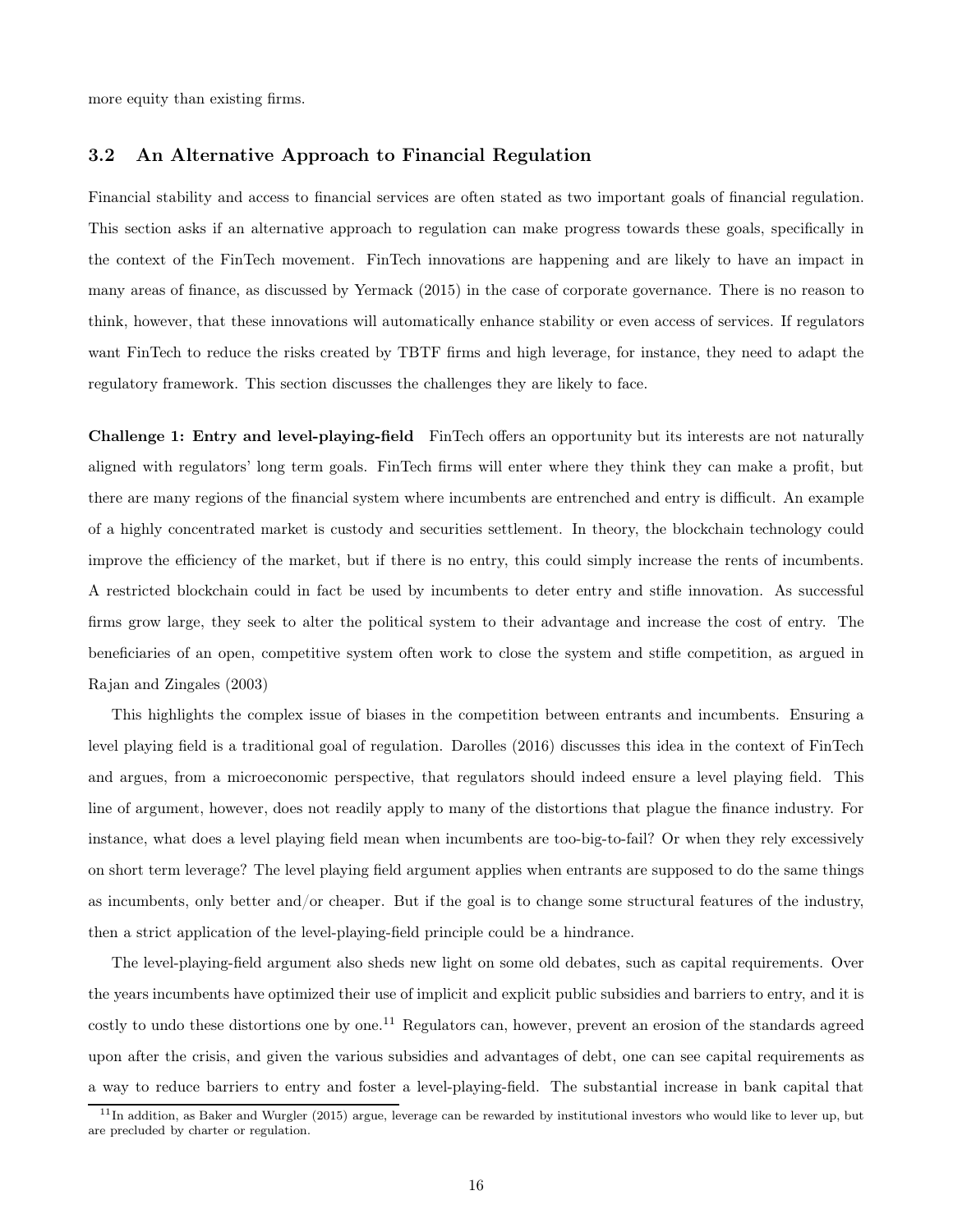has occurred since the crisis does not appear to have shifted activity from banks to shadow banks, as argued by Cecchetti and Schoenholtz (2014).

Challenge 2: Leverage and history-dependence Payment systems have been an early target of FinTech firms. Rysman and Schuh (2016) review the literature on consumer payments and discuss three recent innovations: mobile payments, real-time payments, and digital currencies. Mobile payments are already popular in Asia and parts of Africa and faster systems are often encouraged by central banks. These innovations are likely to improve retail transactions, but they are unlikely to fundamentally change the payment system. In particular, they are unlikely to decrease its reliance on short term, runnable claims.

We are used to thinking that many financial services (payment among others) require accounts with fixed nominal values. The best examples are retail deposits and checking accounts. This has been true for over 300 years of banking history. But today's technologies open new possibilities. We can assess the value of many financial assets in real time, and we can settle payments (almost) instantly. Many transactions could therefore be cleared using floating value accounts.<sup>12</sup> Suppose buyer B and seller S agree on a price p in units of currency. B and S can both verify with their smartphones the value v of a financial security (say a bond index fund). B can transfer  $p/v$ units of the security to  $S$  to settle the transaction.  $S$  does not need to keep the proceeds in the bond fund.  $S$  could immediately turn them into currency or shares of a treasury bill fund. The point here is that new systems would not need to rely on (fixed nominal value) deposits like the old system did. Deposit-like contracts create liquidity risk and macro-financial stability would be enhanced if more transactions could be settled without them. This was not technologically feasible a few years ago, but today it is. As Cochrane (2014) argues, however, there are non-technological impediments, most notably with accounting and taxes, since these transactions would generate capital gains. If regulators want to decrease the systemic reliance on short term leverage, they will need to identify issues that often lay beyond their traditional regulatory horizon.

The other important point here is history dependence. Regulations are likely to be more effective if they are put in place early, when the industry is young. A counter-factual history of the money market mutual fund industry can be used to motivate this idea. Suppose that regulators had decided in the 1970s that, as a matter of principle, all mutual funds should use a floating NAV. Such regulation would have been relatively straightforward to implement when the industry was small, and it would have guided its evolution and encouraged innovations consistent with the basic principle. It is significantly more difficult today when the industry has several trillion of dollars under management. A challenge for regulators is then to be forward-looking when dealing with FinTech. Effective regulation requires them to identify some basic features they would like FinTech to have in thirty years, and mandate them now.

<sup>&</sup>lt;sup>12</sup>This possibility was recognized by Samuelson (1947) "in a world involving no transaction friction and no uncertainty ... securities themselves would circulate as money and be acceptable in transactions. . . " (page 123), and discussed in Tobin (1958). I thank Kim Schoenholtz for these references.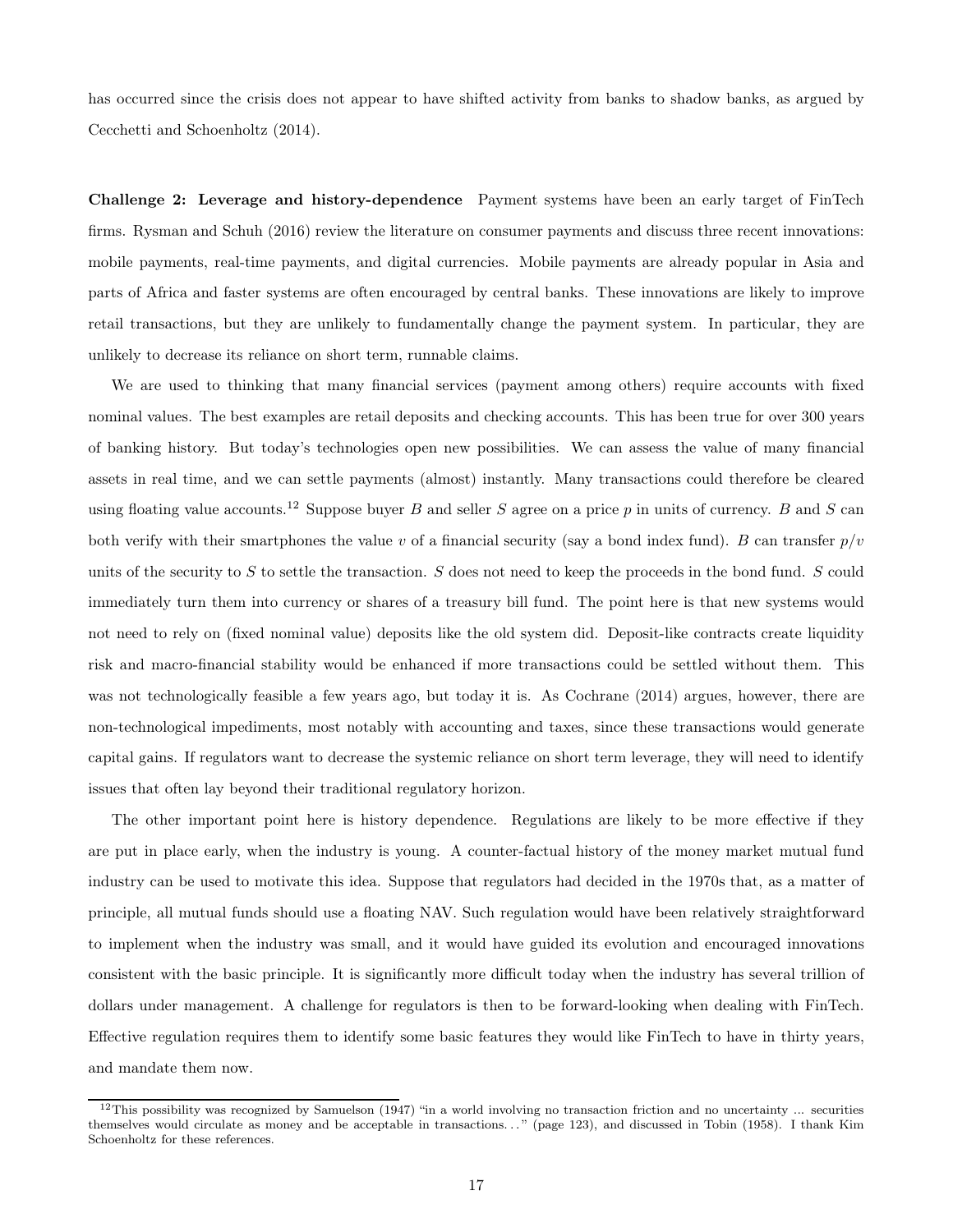Challenge 3: Consumer Protection FinTech is likely to create new issues of consumer protection. An example is robo-advisors for portfolio management. An important issue for the industry is when and how investors will "trust" robots, as discussed by Dhar (2016). Robo-advising will certainly create new legal and operational issues, and is likely to be a headache for consumer protection agencies.

But if the goal is to protect consumers, robo-advising does not need to be perfect. It only needs to be better than the current system. And it is important to keep in mind just how bad the track record of human advisors really is. First, at an aggregate level, fees have not declined because, as standard product became cheaper, customers were pushed into higher fee products (Greenwood and Scharfstein, 2013). Second, the conflicts of interest are pervasive in the industry. Bergstresser et al. (2009) find that broker-sold mutual funds deliver lower risk-adjusted returns, even before subtracting distribution costs. Chalmers and Reuter (2012) find that broker client portfolios earn significantly lower risk-adjusted returns than matched portfolios based on target-date funds but offer similar levels of risk. Broker clients allocate more dollars to higher fee funds and participants tend to perform better when they do not have access to brokers.Mullainathan et al. (2012) document that advisers fail to de-bias their clients and often reinforce biases that are in their interests. Advisers encourage returns-chasing behavior and push for actively managed funds that have higher fees, even if the client starts with a well-diversified, low-fee portfolio. Foà et al. (2015) find that banks are able to affect customers' mortgage choices not only by pricing but also through an advice channel. Egan et al. (2016) show that misconduct is concentrated in firms with retail customers and in counties with low education, elderly populations, and high incomes. They also document that the labor market penalties for misconduct are small.

So robo-advisors will have issues, but there is so much room for improvement that it should be easy for them to do better, on average, than human-advisors. One can also make the case that a software is easier to monitor than a human being. For instance, if the robo-advisor contains a line of code that says: "if age>70  $\&$  education<High School, then propose fund X", and X happens to be a high-fee actively managed fund, then the meaning of the advice is clear. Any equivalent advice a human advisor could give would certainly be much more ambiguous. Humans are good at maintaining plausible deniability, and in the case of financial advising, that is a serious problem.

If the goal of financial regulation is to foster stability and access to services, then regulators should consider policies that promote low-leverage technologies and the entry of new firms. This alternative approach can complement the current, incumbent-focused approach. It does not require regulators to forecast which technology will succeed or which services should be unbundled (i.e., what the "finance-Uber" or "finance-Airbnb" could look like). It also does not require regulators to force top-down structural changes onto powerful incumbents.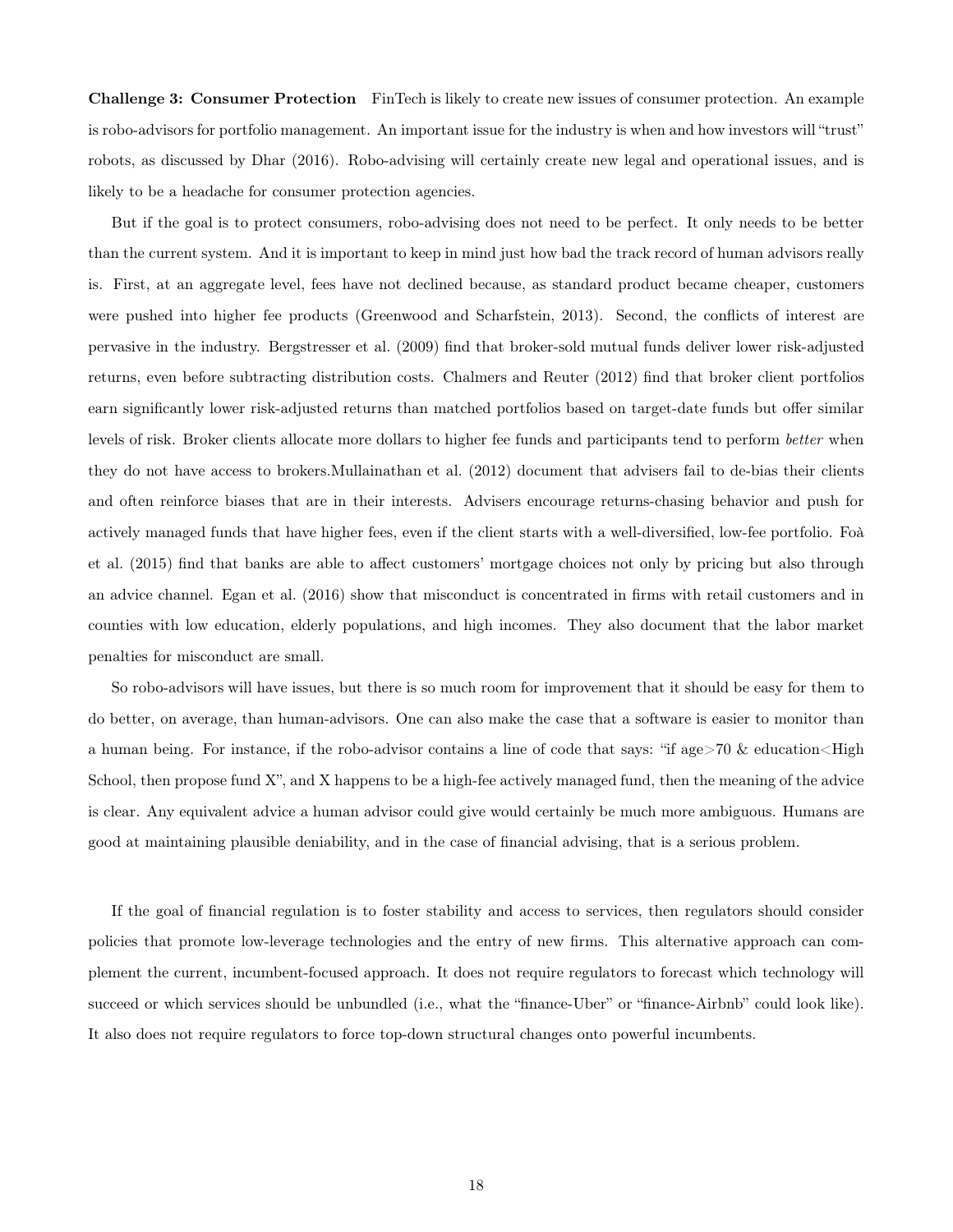# Appendix

## A A Simple Model of Financial Intermediation Accounting

In this Appendix I sketch a model, based on Philippon (2015), that can be used for financial intermediation accounting. The model economy consists of households, a non-financial business sector, and a financial intermediation sector. Long term growth is driven by labor-augmenting technological progress  $A_t = (1 + \gamma) A_{t-1}$ . In the benchmark model borrowers are homogenous, which allows a simple characterization of equilibrium intermediation.<sup>13</sup> I consider a setup with two types of households: some households are infinitely lived, the others belong to an overlapping generations structure.<sup>14</sup> Households in the model do not lend directly to one another. They lend to intermediaries, and intermediaries lend to firms and to other households.

### A.1 Technology and Preferences

#### Long-Lived Households

Long-lived households (index l) are pure savers. They own the capital stock and have no labor endowment. Liquidity services are modeled as money in the utility function. The households choose consumption C and holdings of liquid assets M to maximize

$$
\mathbb{E}\sum_{t\geq 0}\beta^t u(C_t, M_t).
$$

I specify the utility function as  $u(C_t, M_t) = \frac{(C_t M_t^{\nu})^{1-\rho}-1}{1-\rho}$ . As argued by Lucas (2000), these homothetic preferences are consistent with the absence of trend in the ratio of real balances to income in U.S. data, and the constant relative risk aversion form is consistent with balanced growth. Let r be the interest rate received by savers. The budget constraint becomes

$$
S_t + C_t + \psi_{m,t} M_t \le (1 + r_t) S_{t-1},
$$

where  $\psi_m$  is the price of liquidity services, and S are total savings. The Euler equation of long lived households  $u_C(t) = \beta \mathbb{E}_t [(1 + r_{t+1}) u_C(t+1)]$  can then be written as

$$
M_{l,t}^{\nu(1-\rho)}C_{l,t}^{-\rho} = \beta \mathbb{E}_t \left[ \left(1 + r_{t+1}\right) M_{l,t+1}^{\nu(1-\rho)} C_{l,t+1}^{-\rho} \right].
$$

The liquidity demand equation  $u_M(t) = \psi_{m,t} u_C(t)$  is simply

$$
\psi_{m,t} M_{l,t} = \nu C_{l,t}.
$$

#### Overlapping Generations

The other households live for two periods and are part of on overlapping generation structure. The young (index 1) have a labor endowment  $\eta_1$  and the old (index 2) have a labor endowment  $\eta_2$ . We normalize the labor supply to one:  $\eta_1+\eta_2=1$ . The life-time utility of a young household is  $u(C_{1,t}, M_{1,t})+\beta u(C_{2,t+1}, M_{2,t+1})$ . I consider the case where they want to borrow when they are young (i.e.,  $\eta_1$  is small enough). In the first period, its budget constraint is  $C_{1,t} + \psi_{m,t} M_{1,t} = \eta_1 W_{1,t} + (1 - \psi_{c,t}) B_t^c$ . The screening and monitoring cost is  $\psi_{c,t}$  per unit of borrowing. In the second period, the household consumes  $C_{2,t+1} + \psi_{m,t+1}M_{2,t+1} = \eta_2 W_{t+1} - (1 + r_{t+1})B_t^c$ . The Euler equation for OLG households is

$$
(1 - \psi_{c,t}) M_{1,t}^{\nu(1-\rho)} C_{1,t}^{-\rho} = \beta \mathbb{E}_t \left[ (1 + r_{t+1}) M_{2,t+1}^{\nu(1-\rho)} C_{2,t+1}^{-\rho} \right].
$$

Their liquidity demand is identical to the one of long-lived households.

<sup>&</sup>lt;sup>13</sup>Heterogeneity and quality adjustments are discussed in Philippon (2015).<br><sup>14</sup>The pure infinite horizon model and the pure OLG model are both inadequate. The infinite horizon model misses the importance of life-cycle borrowing and lending. The OLG model ignores bequests, and in the simple two-periods version households do not actually borrow: the young ones save, and the old ones eat their savings. The simplest way to capture all these relevant features is the mixed model. The standard interpretation is that long-lived households have bequest motives, and are therefore equivalent to infinitely lived agents.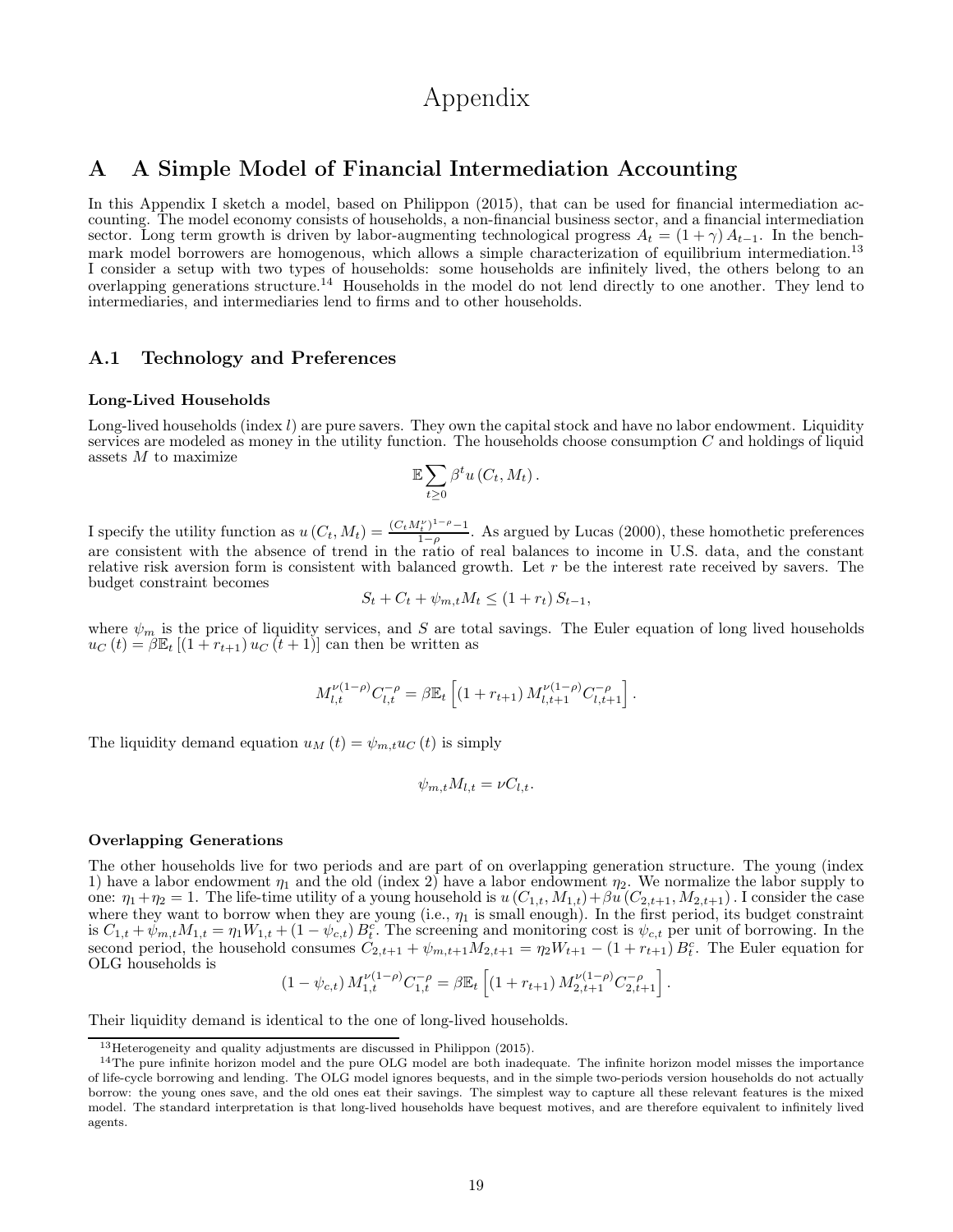#### Non Financial Businesses

Non-financial output is produced under constant returns technology, and for simplicity I assume that the production function is Cobb-Douglass:<sup>15</sup>

$$
F(A_t n_t, K_t) = (A_t n_t)^{\alpha} K_t^{1-\alpha}.
$$

The capital stock  $K_t$  depreciates at rate  $\delta$ , is owned by the households, and must be intermediated. Let  $\psi_{k,t}$  be the unit price of corporate financial intermediation. Non financial firms therefore solve the following program:  $\max_{n,K} F(A_t n, K) - (r_t + \delta + \psi_{k,t}) K - W_t n$ . Capital demand equates the marginal product of capital to its user cost:

$$
(1 - \alpha) \left(\frac{A_t n_t}{K_t},\right)^{\alpha} = r_t + \delta + \psi_{k,t}.
$$
\n<sup>(4)</sup>

Similarly, labor demand equates the marginal product of labor to the real wage:

$$
\alpha \left(\frac{A_t n_t}{K_t},\right)^{\alpha-1} = \frac{W_t}{A_t}.\tag{5}
$$

#### Financial Intermediation

Philippon (2012) discusses in details the implications of various production functions for financial services. When financial intermediaries explicitly hire capital and labor there is a feed-back from intermediation demand onto the real wage. This issue is not central here, and I therefore assume that financial services are produced from final goods with constant marginal costs. The income of financial intermediaries is then

$$
Y_t^f = \psi_{c,t} B_{c,t} + \psi_{m,t} M_t + \psi_{k,t} K_t
$$

where  $B_{c,t}$ ,  $M_t$  and  $K_t$  have been described above.

### A.2 Equilibrium Comparative Statics

An *equilibrium* in this economy is a sequence for the various prices and quantities listed above such that households choose optimal levels of credit and liquidity, financial and non financial firms maximize profits, and the labor and capital markets clear. This implies  $n_t = 1$  and

$$
S_t = K_{t+1} + B_t^c.
$$

Let us now characterize an equilibrium with constant productivity growth in the non-financial sector  $(\gamma)$  and constant efficiency of intermediation  $(\psi)$ . On the balanced growth path, M grows at the same rate as C. The Euler equation for long-lived households becomes  $1 = \beta \mathbb{E}_t \left[ (1 + r_{t+1}) \left( \frac{C_{t+1}}{C_t} \right)^{\nu(1-\rho)-\rho} \right]$ , so the equilibrium interest rate is simply pinned down by

$$
\beta(1+r) = (1+\gamma)^{\theta}.
$$
\n(6)

where  $\theta \equiv \rho - \nu (1 - \rho)$ . Let lower-case letters denote de-trended variables, i.e. variables scaled by the current level of technology: for capital  $k \equiv \frac{K_t}{A_t}$ , for consumption of agent  $i$   $c_i \equiv \frac{C_{i,t}}{A_t}$ , and for the productivity adjusted wage  $w \equiv W_t/A_t$ . Since  $n = 1$  in equilibrium, equation (4) becomes

$$
k^{\alpha} = \frac{1 - \alpha}{r + \delta + \psi_k}.
$$

 $15$ Philippon (2012) discusses the consequences of assuming a different production function for the industrial sector. The key parameter is the elasticity of substitution between capital and labor, which is 1 under Cobb-Douglass technology. Qualitatively different results only happen for elasticity values above 6, which is far above the range of empirical estimates. Thus assuming a Cobb-Douglass technology does not entail much loss of generality.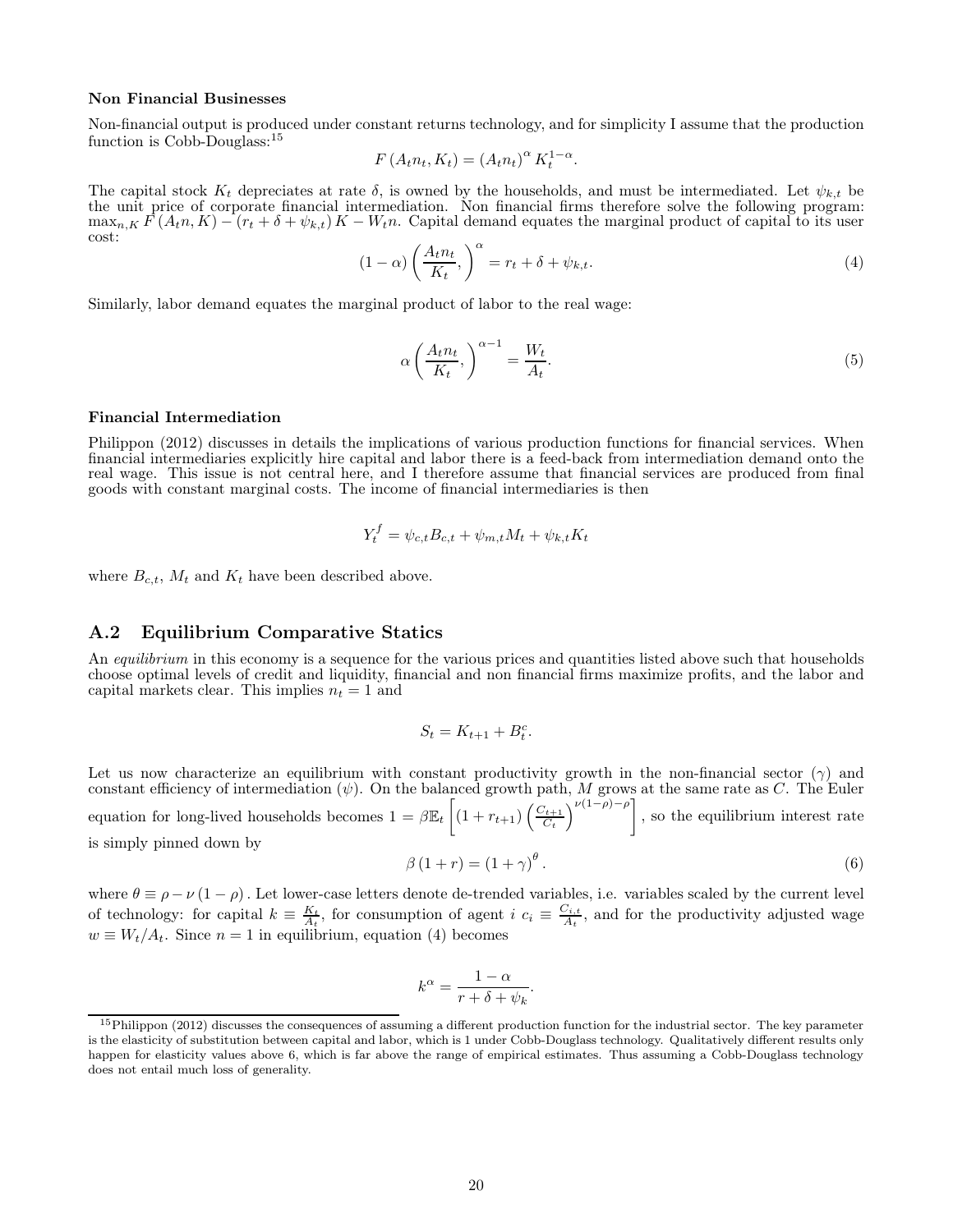Non financial GDP is  $y = k^{1-\alpha}$ , and the real wage is

$$
w = \alpha k^{1-\alpha} = \alpha y.
$$

Given the interest rate in  $(6)$ , the Euler equation of short lived households is simply

$$
c_1 = (1 - \psi_c)^{\frac{1}{\theta}} c_2. \tag{7}
$$

If  $\psi_c$  is 0, we have perfect consumption smoothing:  $c_1 = c_2$  (remember these are de-trended consumptions). In addition, all agents have the same money demand  $\psi_m m_i = \nu c_i$ . The budget constraints are therefore  $(1 + \nu) c_1 =$  $\eta_1 w + (1 - \psi_c) b$  and  $(1 + \nu) c_2 = \eta_2 w - \frac{1+r}{1+\gamma} b$ . We can then use the Euler equations and budget constraints to compute the borrowing of young households

$$
\frac{b_c}{w} = \frac{(1 - \psi_c)^{\frac{1}{\theta}} \eta_2 - \eta_1}{1 - \psi_c + (1 - \psi_c)^{\frac{1}{\theta}} \frac{1+r}{1+\gamma}}.
$$
\n(8)

Borrowing costs act as a tax on future labor income. If  $\psi_c$  is too high, no borrowing takes place and the consumer credit market collapses. Household borrowing increases with the difference between current and future income, captured by  $\eta_2 - \eta_1$ . Liquidity demand is

$$
m=\frac{\nu c}{\psi_m}
$$

.

and aggregate consumption is

$$
c = \frac{1}{1+\nu} \left( w - \psi_c b_c + \left( r - \gamma \right) k \right). \tag{9}
$$

The comparative statics are straightforward. The ratios are constant along a balanced growth path with constant intermediation technology, constant demographics, and constant firms' characteristics. Improvements in corporate finance increase y, w,  $k/y$ ,  $c/y$  and  $m/y$ , but leave  $b<sup>c</sup>/y$  constant. Improvements in household finance increase  $b<sup>c</sup>/y$ ,  $c/y$  and  $m/y$ , but do not affect k. Increases in the demand for intermediation increase the finance income share  $\phi$ while supply shifts have an ambiguous impact.

The utility flow at time t is  $u(c, m) = \frac{(cm^{\nu})^{1-\rho}}{1-\rho}$  and since  $m = \frac{\nu c}{\psi_m}$ , we have

$$
u(c,m) = \frac{\left(\frac{\nu}{\psi_m}\right)^{\nu(1-\rho)} c^{(1+\nu)(1-\rho)} - 1}{1-\rho}
$$

Imagine  $A = 1$  for simplicity. Then welfare for a particular generation is

$$
W = u(c_1, m_1) + \beta u(c_2, m_2) + \frac{\omega}{1 - \beta} u(c_l, m_l)
$$
  
= 
$$
\frac{\left(\frac{\nu}{\psi_m}\right)^{\nu(1 - \rho)}}{1 - \rho} \left(c_1^{1 - \theta} + \beta c_2^{1 - \theta} + \omega \frac{c_l^{1 - \theta}}{1 - \beta}\right) - \frac{1}{1 - \rho}
$$

where  $\omega$  is the Pareto weight on the long lived agents.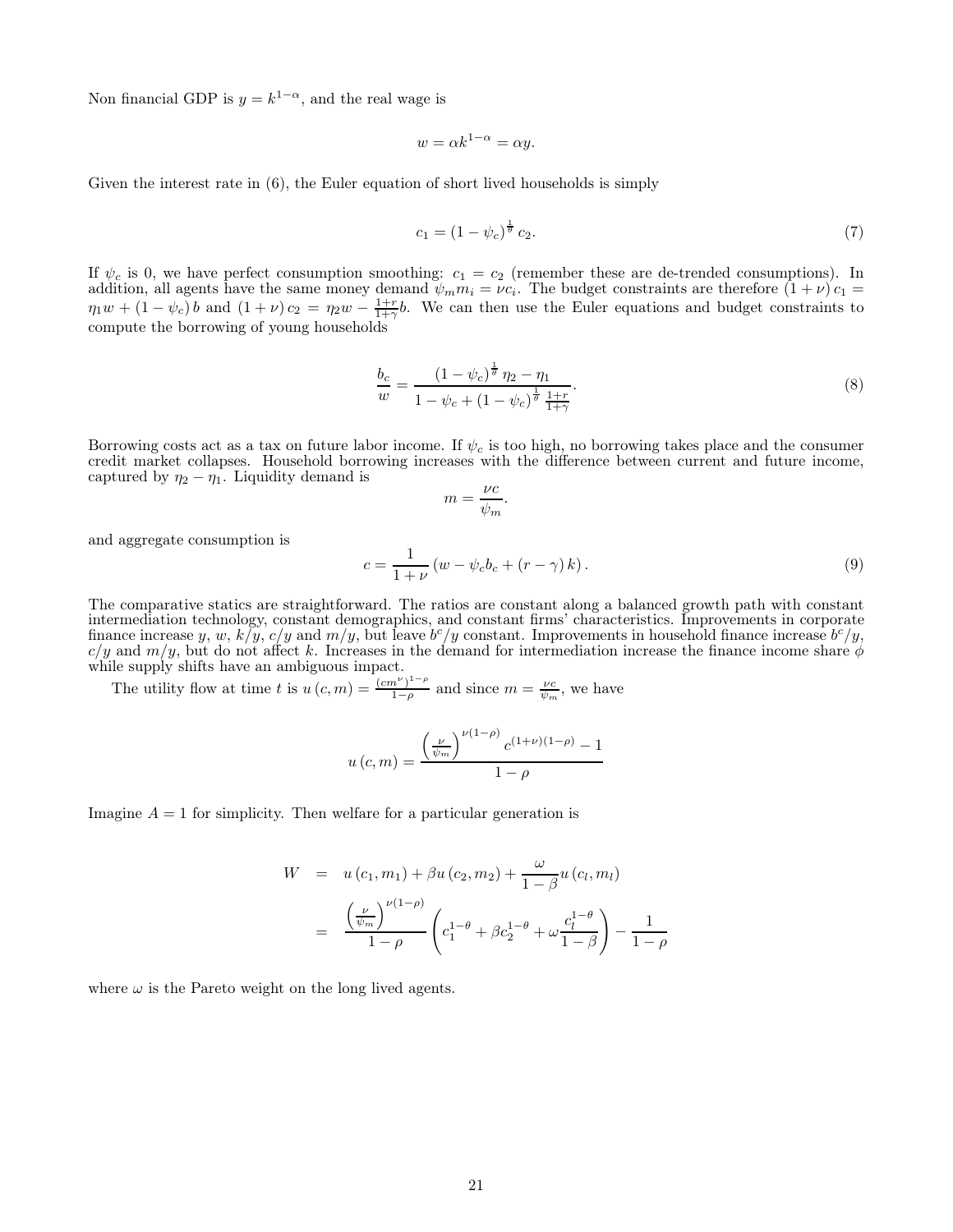## References

- Acharya, V. V., L. H. Pedersen, T. Philippon, and M. Richardson (2009). Measuring systemic risk. Working Paper NYU.
- Admati, A. R., P. M. DeMarzo, M. Hellwig, and P. Pfleiderer (2013). Fallacies, irrelevant facts, and myths in the discussion of capital regulation: Why bank equity is not socially expensive. Working Paper Stanford University.

Admati, A. R. and M. Hellwig (2013). The Bankers' New Clothes. Princeton University Press.

- Baker, M. and J. Wurgler (2015). Do strict capital requirements raise the cost of capital? bank regulation, capital structure, and the low risk anomaly. American Economic Review Papers and Proceedings.
- Bazot, G. (2013). Financial consumption and the cost of finance: Measuring financial efficiency in europe (1950- 2007). Working Paper Paris School of Economics.
- Beck, T., A. Demirguc-Kunt, and R. Levine (2011). Financial Structure and Economic Growth: A Cross-Country Comparison of Banks Markets, and Development, Chapter The Financial Structure Database, pp. 17–80. Cambridge: MIT Press.
- Berger, A., R. Demsetz, and P. E. Strahan (1999). The consolidation of the financial services industry: Causes, consequences, and implications for the future. Journal of Banking and Finance 23, 135–194.
- Bergstresser, D., J. Chalmers, and P. Tufano (2009). Assessing the costs and benefits of brokers in the mutual fund industry. The Review of Financial Studies 22(10), 4129–4156.
- Bickenbach, F., E. Bode, D. Dohse, A. Hanley, and R. Schweickert (2009, October). Adjustment after the crisis: Will the financial sector shrink? Kiel Policy Brief.
- Bodenhorn, H. (2000). A History of Banking in Antebellum America: Financial Markets and Economic Development in an Era of Nation Building. New York: Cambridge University Press.
- Bolton, P., T. Santos, and J. Scheinkman (2011). Cream skimming in financial markets. Working Paper, Columbia University.
- Brei, M. and L. Gambacorta (2016). Are bank capital ratios pro-cyclical? new evidence and perspectives. Economic Policy 31(86), 357–403.
- Cecchetti, S. (2014, November). The jury is in.
- Cecchetti, S. and E. Kharroubi (2012). Reassessing the impact of finance on growth. BIS WP 381.
- Cecchetti, S. and K. Schoenholtz (2014, December). Higher capital requirements didn't slow the economy. http://www.moneyandbanking.com.
- Cecchetti, S. and K. Schoenholtz (2016, May). Leverage and risk. http://www.moneyandbanking.com.
- Cetorelli, N., J. McAndrews, and J. Traina (2014, December). Evolution in bank complexity. FRBNY Economic Policy Review.
- Chalmers, J. and J. Reuter (2012). Is conflicted investment advice better than no advice?
- Chamley, C., L. J. Kotlikoff, and H. Polemarchakis (2012, May). Limited-purpose banking–moving from "trust me" to "show me" banking. American Economic Review 102(3), 113–19.
- Cochrane, J. H. (2014). Toward a run-free financial system. In M. N. Baily and J. B. Taylor (Eds.), Across the Great Divide: New Perspectives on the Financial Crisis. Hoover Press.
- Darolles, S. (2016, April). The rise of fintechs and their regulation. Financial Stability Review (20).
- Dell'Ariccia, G., D. Igan, L. Laeven, and H. Tong (2016). Credit booms and macrofinancial stability. Economic Policy 31(86), 299–355.
- DeYoung, R., D. Evanoff, and P. Molyneux (2009). Mergers and acquisitions of financial institutions: A review of the post-2000 literature. Journal of Financial Services Research 36, 87–110.
- Dhar, V. (2016). When to trust robots with decisions, and when not to. *Harvard Business Review*.
- Diamond, D. W. and P. H. Dybvig (1983). Bank runs, deposit insurance, and liquidity. Journal of Political Economy 91, 401–419.
- Diamond, D. W. and R. G. Rajan (2001). Liquidity risk, liquidity creation and financial fragility: A theory of banking. Journal of Political Economy 109, 287–327.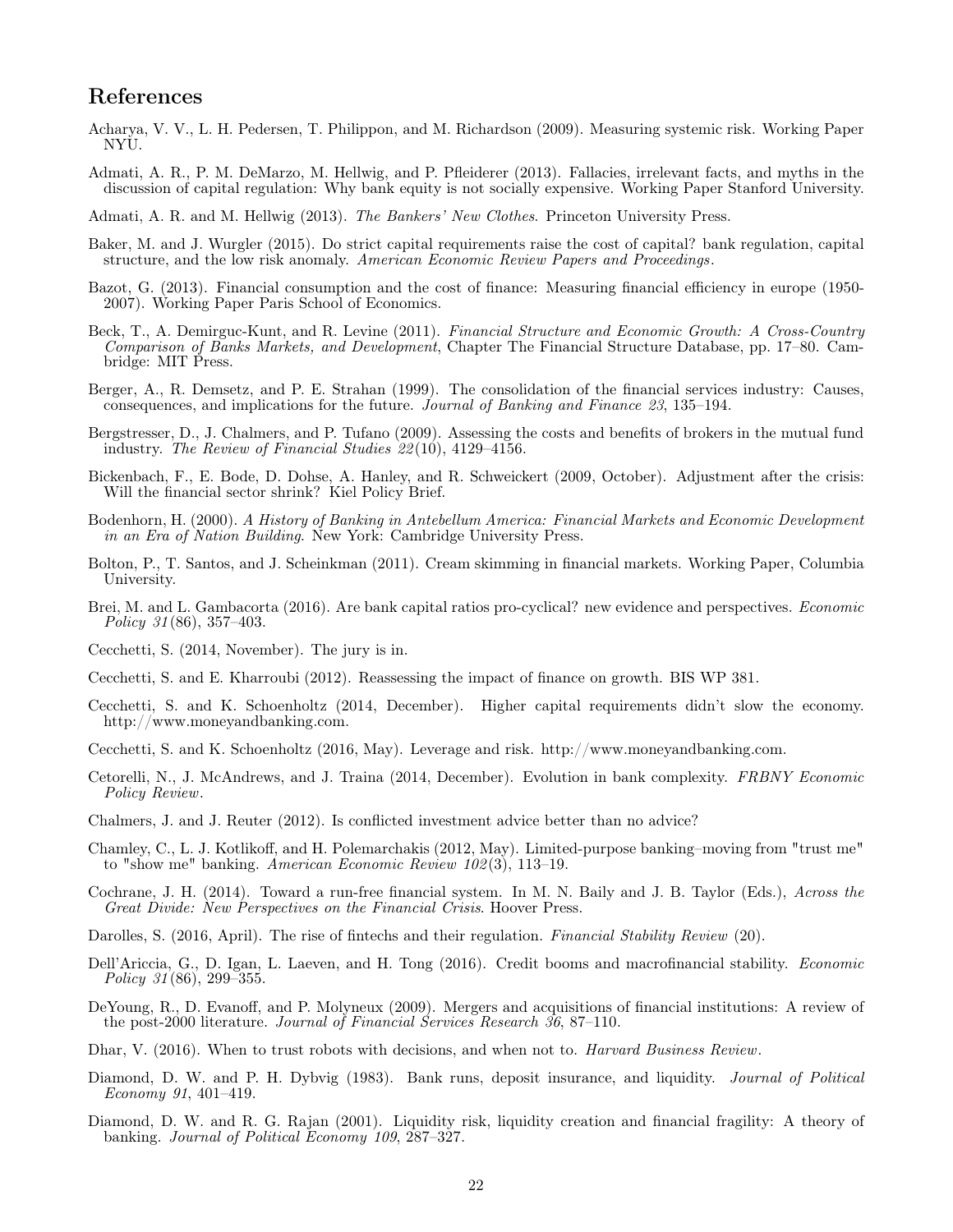- Drechsler, I., P. Schnabl, and A. Savov (2014). The deposits channel of monetary policy the deposits channel of monetary policy. NYU.
- EBA (2015, November). 2015 eu-wide transparency exercise. Technical report, European Banking Authority.
- Egan, M., G. Matvos, and A. Seru (2016). The market for financial adviser misconduct. NBER WP.
- Favara, G. (2009). An empirical reassessment of the relationship between finance and growth.
- Foà, G., L. Gambacorta, L. Guiso, and P. E. Mistrulli (2015). The supply side of household finance. BIS Working Papers 531.
- Gennaioli, N., A. Shleifer, and R. W. Vishny (2014). Money doctors. Journal of Finance.
- Glode, V., R. C. Green, and R. Lowery (2010). Financial expertise as an arms race. forthcoming in Journal of Finance.
- Greenwood, R. and D. Scharfstein (2013). The growth of modern finance. Journal of Economic Perspectives 27(2), 3–28.
- Hirshleifer, J. (1971). The private and social value of information and the reward to inventive activity. The American Economic Review 61(4), pp. 561–574.
- Ingves, S. (2015, October). Update on the work of the basel committee. Speech at the IIF Annual Meeting.
- Kashyap, A., R. Rajan, and J. Stein (2002). Banks as liquidity providers: An explanation for the coexistence of lending and deposit-taking. Journal of Finance 57, 33–73.
- Kelly, B., H. Lustig, and S. V. Nieuwerburgh (2016). Too-systemic-to-fail: What option markets imply about sector-wide government guarantees. American Economic Review.
- Kovner, A., J. Vickery, and L. Zhou (2014, December). Do big banks have lower operating costs? FRBNY Economic Policy Review.
- Kumar, S. (2016). Relaunching innovation: Lessons from silion valley. Banking Perspective  $\lambda(1)$ , 19–23.
- Levine, R. (2005). Finance and growth: Theory and evidence. In P. Aghion and S. N. Durlauf (Eds.), *Handbook of* Economic Growth, Volume 1A, pp. 865–934. Amsterdam: Elsevier.
- Levine, R. (2015). In defense of wall street: The social productivity of the financial system. WP Berkeley.
- Lucas, R. E. J. (2000, March). Inflation and welfare. *Econometrica*  $68(2)$ , 247–274.
- Mayer, C. and K. Pence (2008). Subprime mortgages: What, where, and to whom? Staff Paper Federal Reserve Board.
- Moore, K. B. and M. G. Palumbo (2010, June). The finances of american households in the past three recessions: Evidence from the survey of consumer finances. Staff Paper Federal Reserve Board.
- Mullainathan, S., M. Noeth, and A. Schoar (2012). The market for financial advice: An audit study. NBER WP 17929.
- O'Mahony, M. and M. P. Timmer (2009). Output, input and productivity measures at the industry level: The eu klems database. The Economic Journal 119(538), F374–F403.
- Pagnotta, E. and T. Philippon (2011). Competing on speed. NBER WP 17652.
- Pennacchi, G. (2012). Narrow banking. Annual Review of Financial Economics.
- Philippon, T. (2012). Equilibrium financial intermediation. Working Paper NYU.
- Philippon, T. (2015). Has the us finance industry become less efficient? on the theory and measurement of financial intermediation. The American Economic Review 105(4), 1408–38.
- Philippon, T. and A. Reshef (2012). Wages and human capital in the u.s. financial industry: 1909-2006. Quarterly Journal of Economics.
- Rajan, R. G. and L. Zingales (2003). Saving Capitalism from the Capitalists. New York: Crown Business.
- Rysman, M. and S. Schuh (2016). New innovations in payments. NBER Working Paper No. 22358.
- Samuelson, P. (1947). Foundations of Economic Analysis. Harvard University Press.